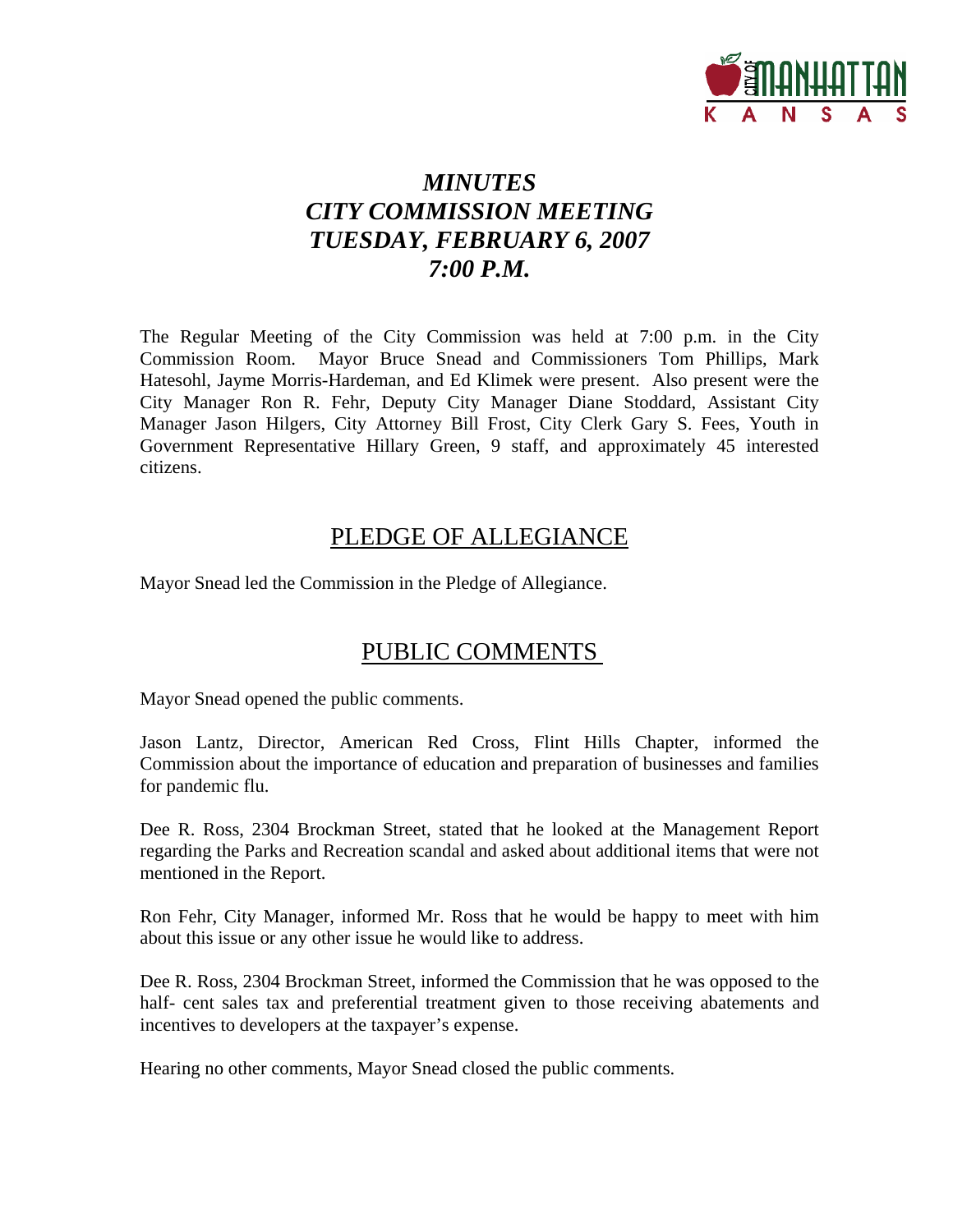## COMMISSIONER COMMENTS

There were no Commissioner comments.

## CONSENT AGENDA

(\* denotes those items discussed)

#### **MINUTES**

The Commission approved the minutes of the Special City Commission Meeting held Tuesday, January 23, 2007.

#### **CLAIMS REGISTER NOS. 2578 AND 2579**

The Commission approved Claims Register Nos. 2578 and 2579 authorizing and approving the payment of claims from January 17, 2007, to January 30, 2007, in the amounts of \$1,316,284.27 and \$2,732,078.11, respectively.

#### **LICENSE – CEREAL MALT BEVERAGE**

The Commission approved the applications for 2007 Cereal Malt Beverage License for Wal-Mart Supercenter #35, 101 East Bluemont Avenue, and Aggie Lounge,  $712$  North  $12<sup>th</sup>$  Street.

#### **FINAL PLAT – MANHATTAN MARKETPLACE ADDITION, UNIT 2**

The Commission accepted the easements and rights-of-way, as shown on the Final Plat of Manhattan Marketplace Addition, Unit 2, generally located northeast of Leavenworth Street and North  $3<sup>rd</sup>$  Street and west of Best Buy, based on conformance with the Manhattan Urban Area Subdivision Regulations.

#### **RESTRICTIVE COVENANT/FINAL PLAT – PRAIRIE LAKES ADDITION, UNIT 4**

The Commission consented to the proposed replatting of Lots 32A through 35B and a portion of Tract A, Prairie Lakes Addition, Unit 1; accepted the revised Restrictive Covenant; and, accepted the easements and rights-of-way, as shown on the Final Plat of Prairie Lakes Addition, Unit 4, generally located north of the intersection of Brooklawn Drive and Brook Circle and consisting of the lots around Brook Circle, based on conformance with the Manhattan Urban Area Subdivision Regulations.

#### **ORDINANCE NO. 6605 – NO PARKING – DENISON AVENUE (ANDERSON AVENUE TO KIMBALL AVENUE)**

The Commission approved Ordinance No. 6605 establishing a "No Parking" zone on both sides of Denison Avenue from Anderson Avenue to Kimball Avenue.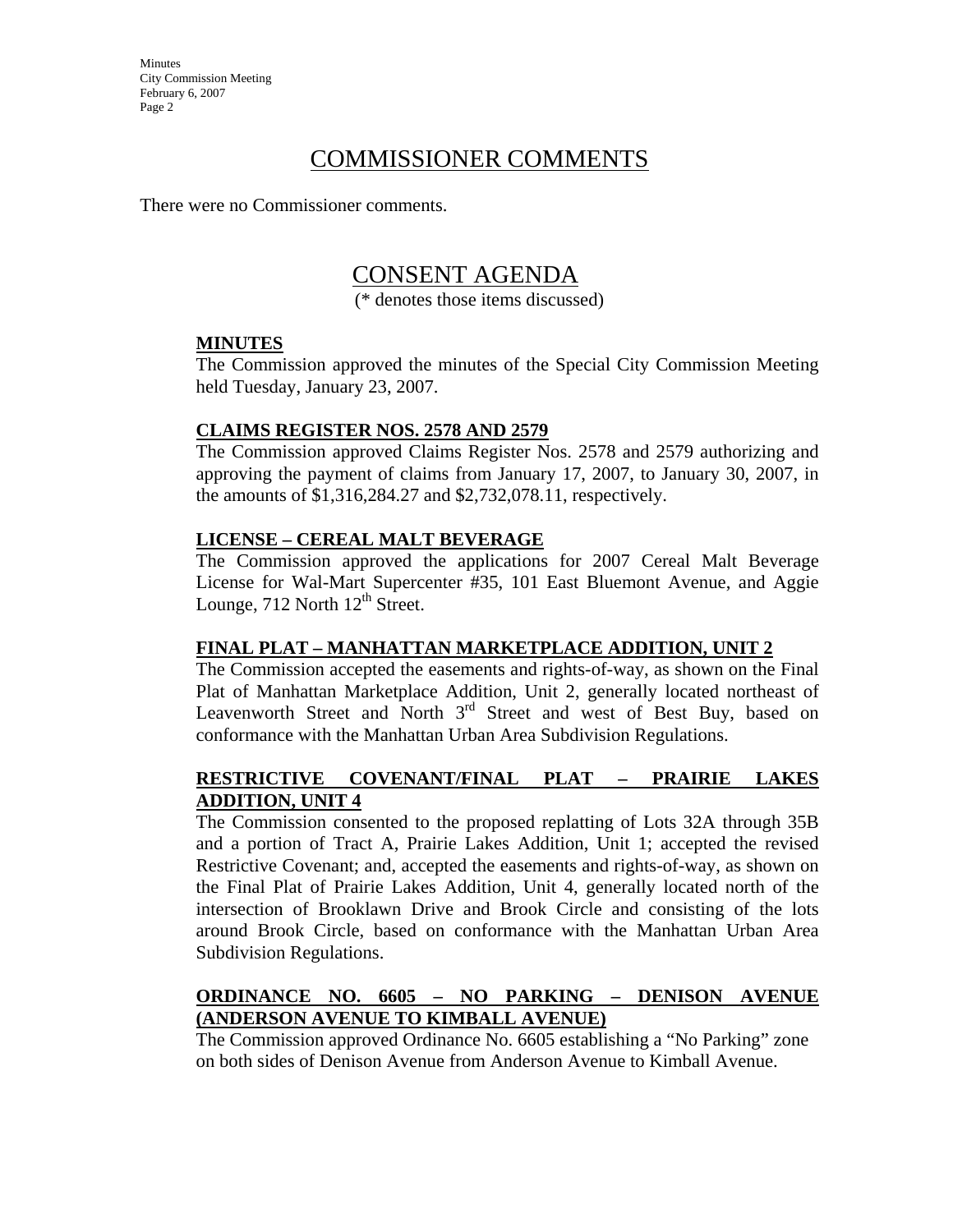## CONSENT AGENDA (*CONTINUED*)

#### **FIRST READING – LEVY – SPECIAL ASSESSMENTS**

The Commission approved first reading of an ordinance levying special assessments against the benefiting property in the following twenty-eight (28) projects, which have been completed: *Abbott Acres Addition – Water (WA0604); Brookfield Addition, Unit 8 – Sanitary Sewer (SS0604), Street (ST0610), and Water (WA0607); Block 1 of Four Winds Village Addition – Sanitary Sewer (SS0510), Street (ST0516), and Water (WA0510); Grand Mere Vanesta, Unit 1 – Sanitary Sewer, Street, and Water (SP0505); Hackberry Addition, Unit 2 – Street (ST0518); Highland Meadows Addition, Unit 2 – Sanitary Sewer (SS0507), Street (ST0513), and Water (WA0507); Oak Hollow Addition, Unit 11 – Sanitary Sewer (SS0502), Street (ST0506), and Water (WA0502); Platt Addition – Sanitary Sewer (SS0511), Street (ST0517), and Water (WA0511); Prairie Lakes Addition, Unit 2 – Sanitary Sewer (SS0509), Street (ST0515), and Water (WA0509); Stone Pointe Addition, Unit 1 – Water (WA0608); Western Hills Addition, Unit 13 – Sanitary Sewer (SS0603), Water (WA0603), and Stormwater (SM0601); and Woodland Hills, Unit 5, Phase 2/Unit 6, Phase 1 – Sanitary Sewer (SS0516), Street (ST0523), and Water (WA0517).* 

#### **FIRST READING – ESTABLISH STOP SIGNS**

The Commission approved first reading of an ordinance establishing stop signs at the following intersections: *Christy Drive at Anderson Avenue; Sundance Drive at Anderson Avenue; Newfoundland Drive at Kimball Avenue; Highland Ridge Drive at Scenic Drive; Stone Drive at Scenic Drive; and East Highland Ridge Drive at Scenic Drive.* 

#### **FIRST READING – AMEND – CLAFLIN RESIDENTIAL PLANNED UNIT DEVELOPMENT, UNIT ONE**

The Commission approved first reading of an ordinance amending the Final Development Plan of the Claflin Residential Planned Unit Development, Unit One, located east of Westport Street, north of Claflin Road, and south and west of Heywood Drive, and Ordinance No. 4602, as proposed, based on the findings in the Staff Report *(See Attachment No. 1)*, with the two (2) conditions of approval, recommended by the Manhattan Urban Area Planning Board.

#### **RESOLUTION NO. 020607-B – TEMPORARY NOTES – RIGHT-IN/RIGHT-OUT STREET IMPROVEMENTS (ST0609)**

The Commission approved Resolution No. 020607-B for the issuance of temporary notes not to exceed \$970,000.00 to finance the Right-in/Right-out (RIRO) Street Improvements (ST0609) along Tuttle Creek Boulevard in the Downtown Redevelopment North Project area.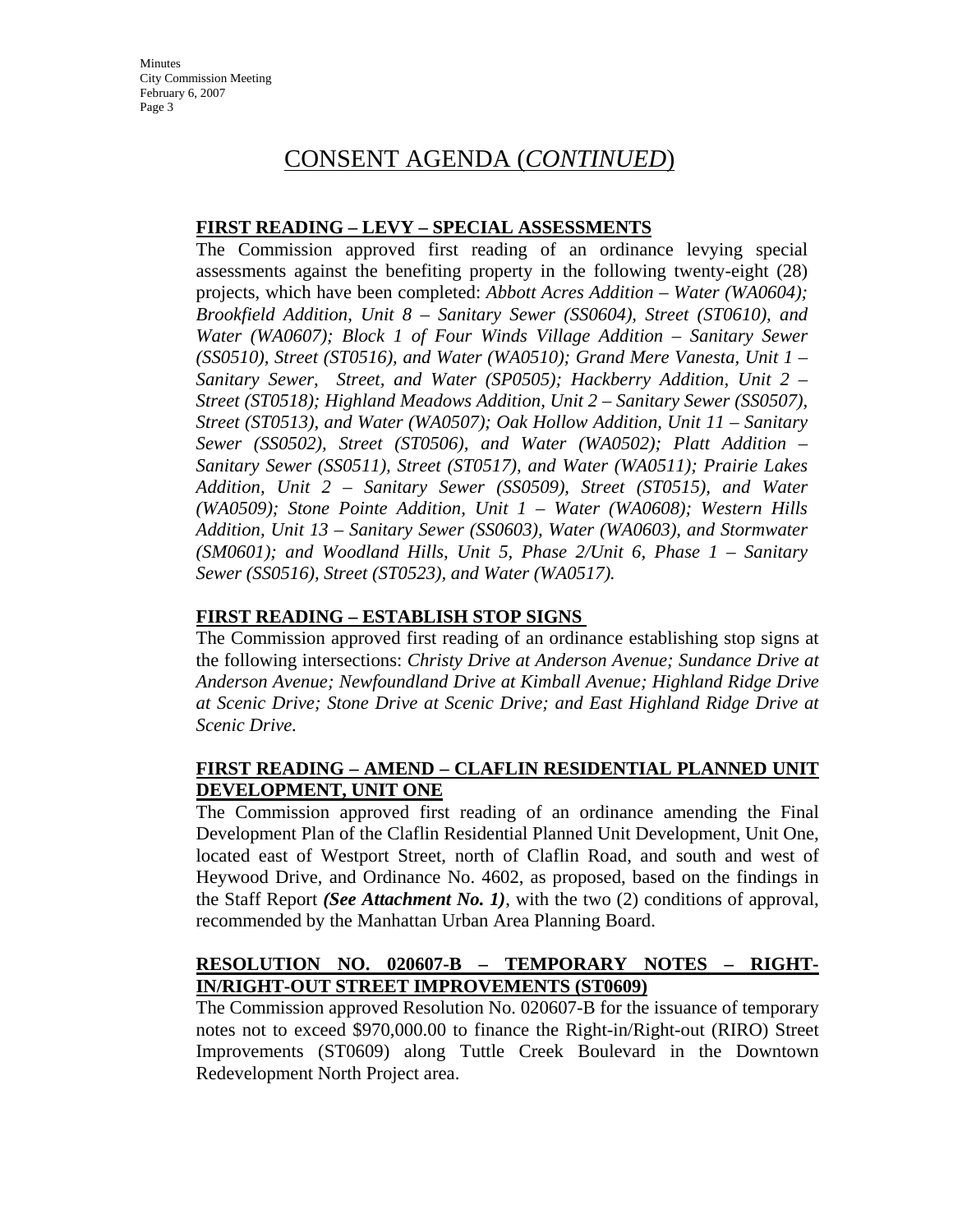# CONSENT AGENDA (*CONTINUED*)

#### **\* CHANGE ORDER NO. 2-FINAL – DENISON AVENUE IMPROVEMENTS (ST0411)**

Robert Ott, Interim Director of Public Works, provided additional information on the item and answered questions from the Commission.

The Commission approved Final Change Order No. 2 for 2006 Denison Avenue Improvements (ST0411), resulting in a net increase in the amount of \$56,559.21 (+ 6.4%) to the contract with Pavers, Inc., of Salina, Kansas.

#### **CHANGE ORDER NO. 1-FINAL – MILLER RANCH ADDITION, UNIT 3, PHASE I (ST0521)**

The Commission approved Change Order No. 1-Final for the 2006 Street Improvements for Miller Ranch Addition, Unit 3, PH I, resulting in a net increase in the amount of \$33,203.90 (+4.87%) to the contract with Ebert Construction Co., of Manhattan, Kansas.

## **\* REJECT BIDS – 4TH STREET SANITARY SEWER IMPROVEMENTS (SS0625)**

Robert Ott, Interim Director of Public Works, provided clarification on the difference between the Engineer's Estimate and the actual bids. He then answered questions from the Commission.

Buck Driggs, HWS Consulting, Inc., provided additional information on the estimate provided by HWS Consulting, Inc., and explained several reasons why the bids received were significantly higher than the Engineer's Estimate.

The Commission accepted the Engineer's Estimate in the amount of \$349,432.00 and rejected all bids for the 4<sup>th</sup> Street Sanitary Sewer Improvements Project.

#### **AWARD CONTRACT – HOUSING REHABILITATION PROJECTS**

The Commission accepted the bids for 2105 Sloan Street, 731 Yuma Street, and 716 Frey Street; awarded the bids to the lowest responsible bidder; authorized City Administration to approve any necessary change orders; and authorized the Mayor and City Clerk to enter into agreements with the contractors and property owners for expenditure of Housing Rehabilitation Funds.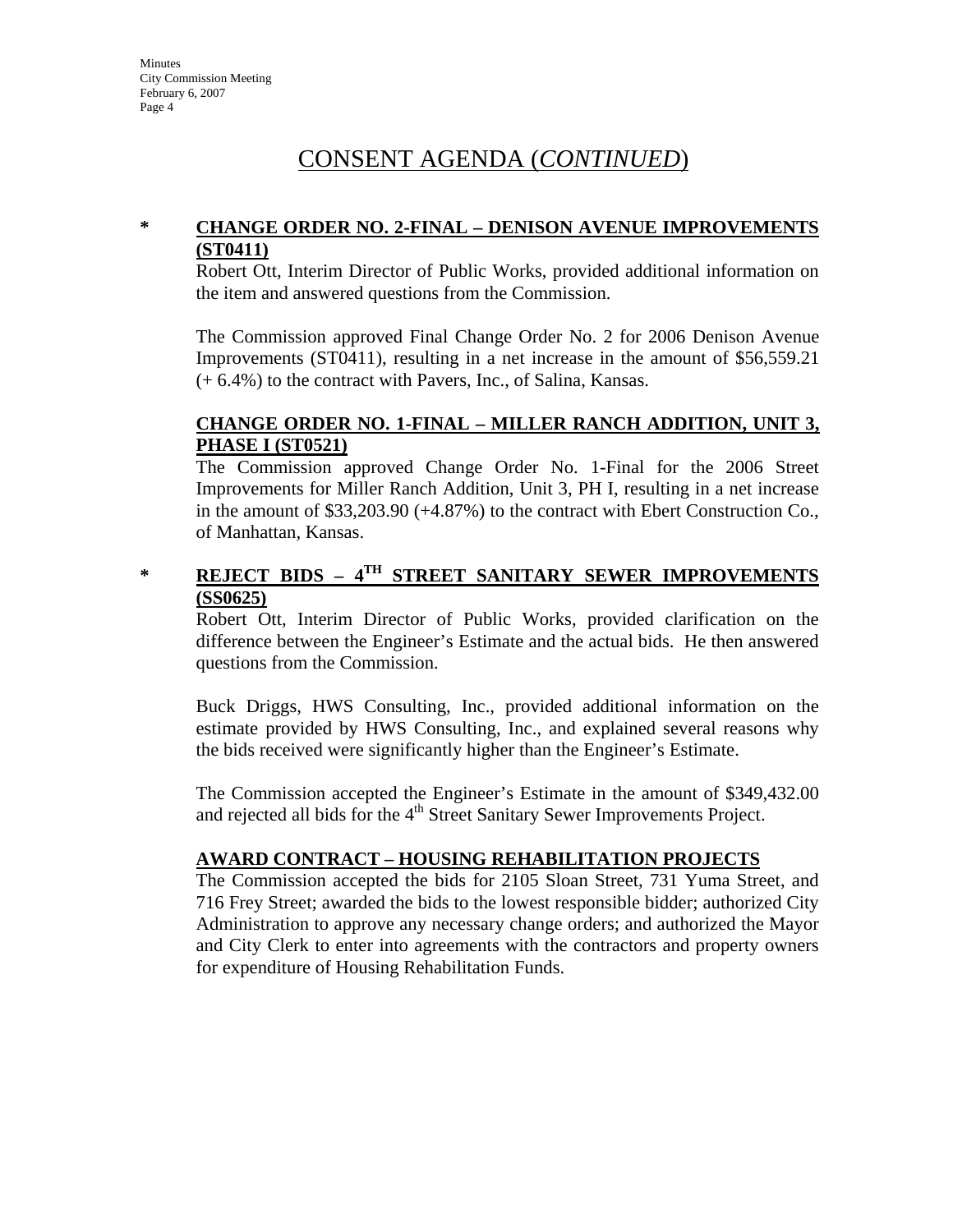# CONSENT AGENDA (*CONTINUED*)

#### **CONTRACT – DESIGN – ODOR CONTROL SYSTEM FOR SANITARY SEWER COLLECTION SYSTEM INVERTED SIPHON (SP0702)**

The Commission authorized the Mayor to enter into a contract with Camp Dresser and McKee, Inc., of Wichita, Kansas, for the preliminary design of an Odor Control System for the Sanitary Sewer Collection System Inverted Siphon.

#### **\* PURCHASE – PARKS AND RECREATION DEPARTMENT – PICK-UP TRUCK**

Curt Loupe, Director of Parks and Recreation; Ron Fehr, City Manager; and Bernie Hayen, Director of Finance, provided additional information on the item and answered questions from the Commission.

The Commission authorized the purchase of a new 2007 Ford F-150 Super Crew XLT, half-ton two-wheel drive pick-up truck for the price of \$20,648.00 from Shawnee Mission Ford, Inc., of Shawnee Mission, Kansas.

#### **PURCHASE – PARKS AND RECREATION DEPARTMENT - MOWERS**

The Commission approved the purchase of two 2007 4600 Hustler Mowers for a combined total of \$39,947.00 from Brooks Yamaha Sales, of Manhattan, Kansas.

#### **RESOLUTION NO. 020607-C – AWARD CONTRACT/AUTHORIZE CONSTRUCTION – K18/WILDCAT CREEK ROAD IMPROVEMENTS (ST0303)**

The Commission authorized the Mayor and City Clerk to execute the Construction Engineering Agreement with Kansas Department of Transportation; authorized the Mayor and City Clerk to approve the award of a contract for improvements at the intersection of Wildcat Creek Road and Fort Riley Boulevard (K-18); and approved Resolution No. 020607-C authorizing construction and financing for the K-18 and Wildcat Creek Road Intersection Improvements project (ST0303).

#### **TASK ORDER NO. 10 – SNOW REMOVAL EQUIPMENT STORAGE RENOVATION PROJECT**

The Commission authorized the Mayor and City Clerk to execute Task Order No. 10 in the amount of \$99,452.00 with HNTB Corporation, of Overland Park, Kansas, to design the Snow Removal Equipment Storage Renovation Project under the Federal Aviation Administration Airport Improvement Program.

#### **\* TASK ORDER NO. 11 – REMARK RUNWAY 3/21**

Peter Van Kuren, Airport Director, provided additional information and answered questions from the Commission.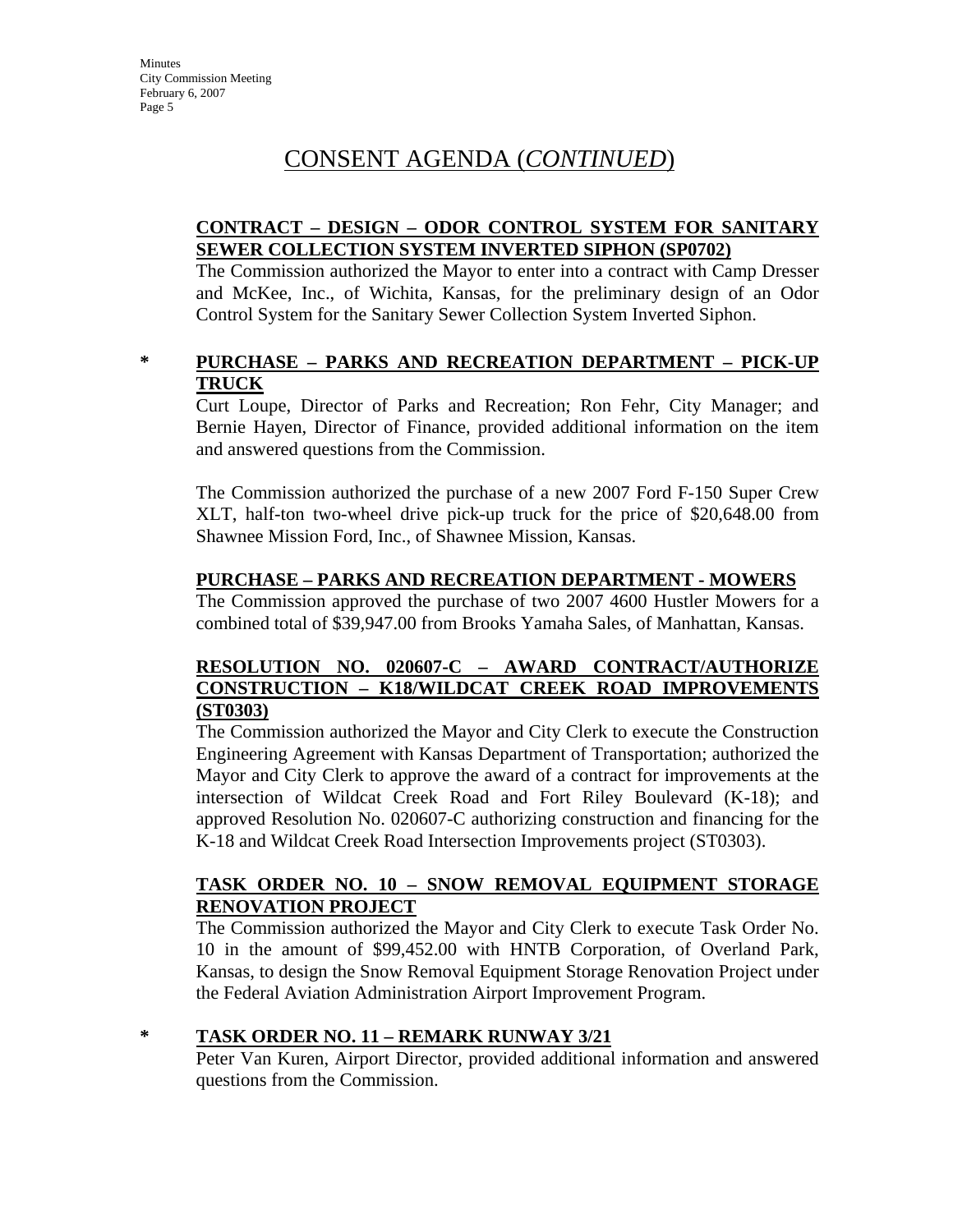# CONSENT AGENDA (*CONTINUED*)

#### **\* TASK ORDER NO. 11 – REMARK RUNWAY 3/21** *(CONTINUED)*

The Commission authorized the Mayor and City Clerk to execute Task Order No. 11 in the amount of \$46,818.00 with HNTB Corporation, of Overland Park, Kansas, to develop Contract Documents and Bidding Services for the re-marking of runway 3/21.

#### **OUTSIDE CITY SERVICES – SANITARY SEWER – 4790 SKYWAY DRIVE**

The Commission authorized the Mayor and City Clerk to execute an agreement permitting connection to the City of Manhattan's sanitary sewer system by the owners of the Landmark Addition property located at 4790 Skyway Drive, Manhattan, Kansas.

#### **2007 EMERGENCY SHELTER GRANT APPLICATION**

The Commission authorized Mayor and City Clerk to sign an application for 2007 Emergency Shelter Grant funds. *(See Attachment No. 3)* 

#### **BOARD APPOINTMENTS**

The Commission approved appointments by Mayor Snead to various boards and committees of the City.

#### *Special Alcohol Funds Advisory Committee*

Appointment of Dennis Cook, 6854 Chinkapin Circle, to a three-year term. Mr. Cook's term begins immediately and will expire on December 31, 2009.

Re-appointment of Brian London, 1726 Colorado Street, to a three-year term. Mr. London's term begins immediately and will expire on December 31, 2009.

After discussion, Commissioner Phillips moved to approve the consent agenda. Commissioner Hatesohl seconded the motion. On a roll call vote, motion carried 5-0

# GENERAL AGENDA

#### **RESOLUTION NO. 020607-D – INFRASTRUCTURE AND ECONOMIC DEVELOPMENT SUPPORT - PROPOSED NATIONAL BIO AND AGRO-DEFENSE FACILITY (NBAF)**

Ron Fehr, City Manager, provided an overview of the item.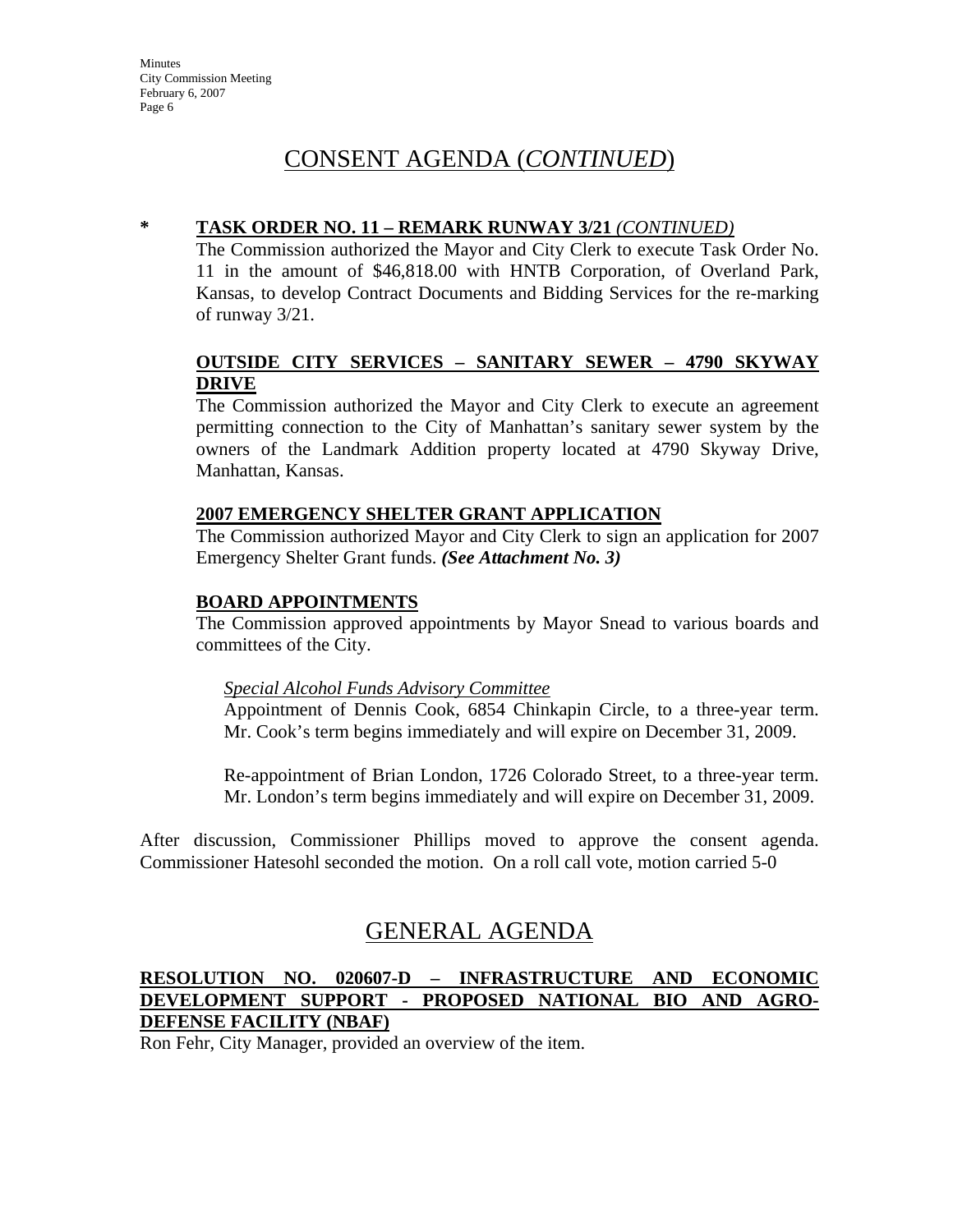# GENERAL AGENDA (*CONTINUED*)

#### **RESOLUTION NO. 020607-D – INFRASTRUCTURE AND ECONOMIC DEVELOPMENT SUPPORT - PROPOSED NATIONAL BIO AND AGRO-DEFENSE FACILITY (NBAF)** *(CONTINUED)*

Dr. Ron Trewyn, Vice Provost for Research and Dean of Graduate Schools, Kansas State University, provided information on the Biosecurity Research Institute on the K-State campus and on the National Bio and Agro-Defense Facility (NBAF) proposal and process.

Tom Thorton, Chief Executive Officer (CEO), Kansas Bioscience Authority, informed the Commission that the NBAF is a unique opportunity at K-State, specifically in the areas of animal health and plant sciences. He provided additional information about the facility, cost share incentives, and level of commitment necessary to compete on a national level for this facility. He then answered questions from the Commission regarding the elements involved regarding the evaluation of competing communities.

Lyle Butler, President, Manhattan Area Chamber of Commerce, spoke in support of this request and asked the Commission to give the item serious consideration. He stated this facility would be significant to Manhattan and would provide numerous economic benefits to our region and to the State.

Ron Fehr, City Manager, provided additional information on the request and highlighted portions of Resolution No. 020607-D. He then answered questions from the Commission regarding available funding sources for infrastructure and economic assistance.

Dr. Ron Trewyn, Vice Provost for Research and Dean of Graduate Schools, Kansas State University, explained the types of activities that would occur in the NBAF and those currently occurring in the Biosecurity Research Institute.

Ron Fehr, City Manager, and Diane Stoddard, Deputy City Manager, provided additional information on the availability of economic development funds.

After discussion, Commissioner Morris-Hardeman moved to approve Resolution No. 020607-D supporting the recruitment of NBAF to Manhattan, Kansas, and pledging up to \$5.0 million in economic assistance for the NBAF project, conditioned on the City of Manhattan taking more definitive action in the event Manhattan is chosen as a finalist site and more detailed information is provided on the NBAF project. Commissioner Hatesohl seconded the motion. On a roll call vote, motion carried 5-0.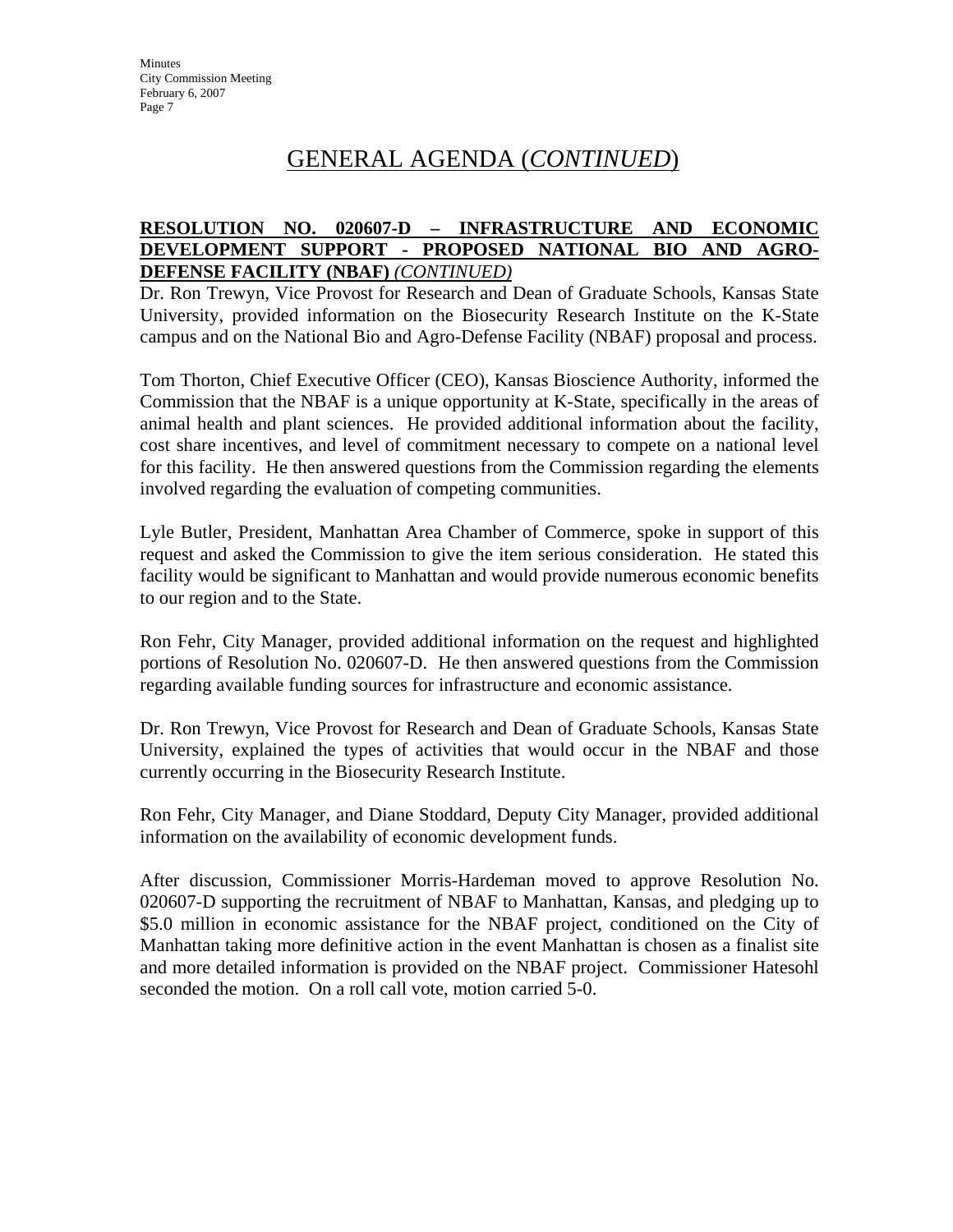# GENERAL AGENDA (*CONTINUED*)

#### **RESOLUTION NO. 020607-A – SET PUBLIC HEARING DATE - SOUTH PROJECT REDEVELOPMENT PLAN**

Jason Hilgers, Assistant City Manager and Redevelopment Coordinator, provided background information on the South Project Redevelopment Plan, including: project description, relocation plan, and feasibility study. He provided detailed information on the proposed flow of revenue, investment, project costs, moral obligation requirements, and projected timeline for the project. He then answered questions from the Commission.

Andrew Kane, D.A. Davidson, City's bond underwriter, provided additional clarification and information on the moral obligation component. He then answered questions from the Commission.

Jason Hilgers, Assistant City Manager and Redevelopment Coordinator, answered questions from the Commission on the Transportation Development District (TDD) Bond and terms of the bonds being proposed.

Rick Kiolbasa, Dial Realty, provided an update to the Commission on the negotiations with property owners and target date of closing with all properties.

Bill Frost, City Attorney, and Jason Hilgers, Assistant City Manager and Redevelopment Coordinator, discussed the condemnation process that will take place and encouraged everyone to work toward negotiations with Dial Realty.

Joe Norton, Gilmore and Bell, City's bond council, provided additional information on the bonding requirements and responded to questions from the Commission regarding substantial deviation from the plan and the matter of degree if substantial or not.

Bill Frost, City Attorney, informed the Commission that the bonds will not be issued until everything is approved and necessary filings are completed.

Ron Fehr, City Manager, and Jason Hilgers, Assistant City Manager and Redevelopment Coordinator, answered questions from the Commission.

Jason Hilgers, Assistant City Manager and Redevelopment Coordinator, and Ron Fehr, City Manager, provided additional clarification on the commitment of Dial Realty for both the North and South Project areas, and the City's responsibilities.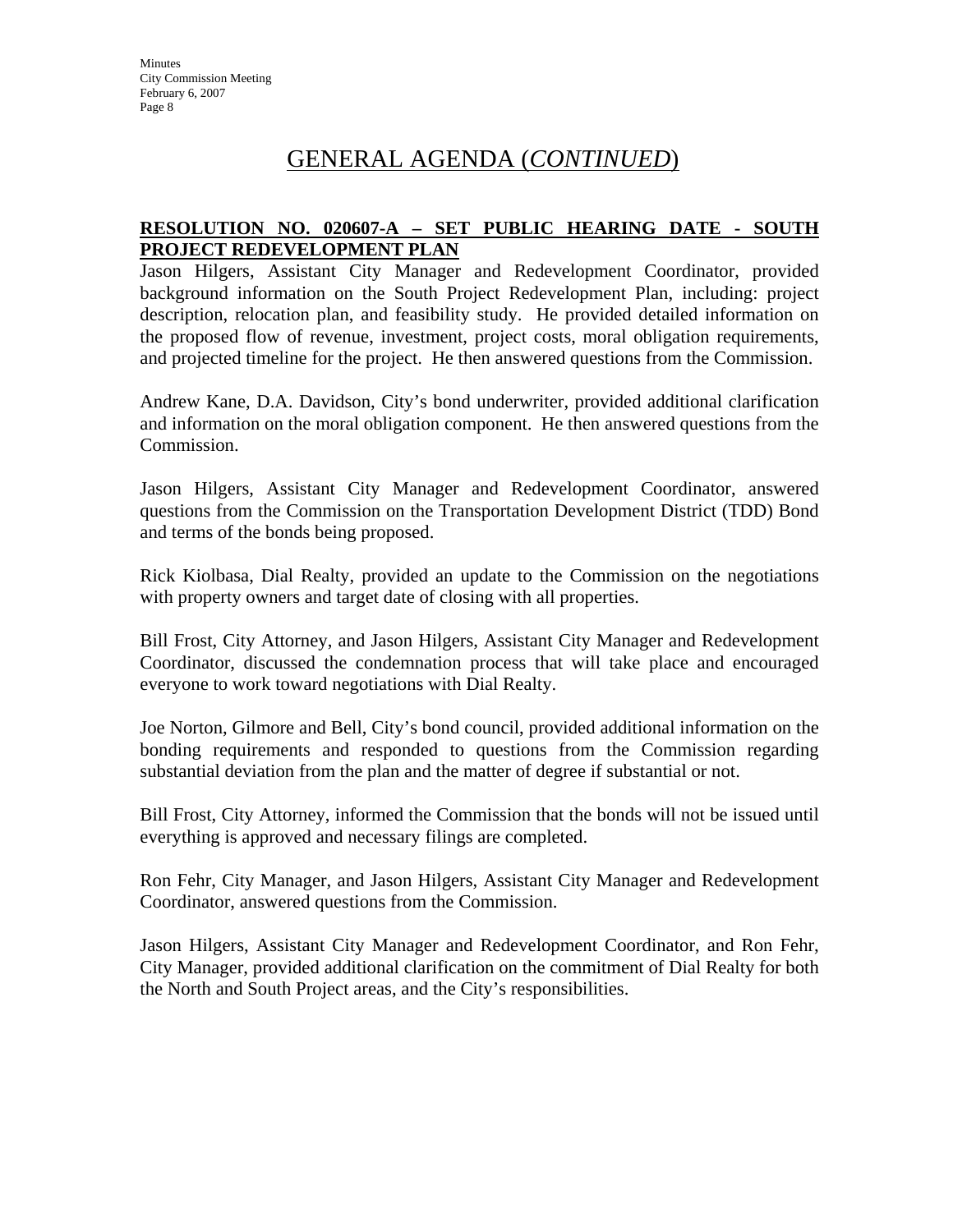# GENERAL AGENDA (*CONTINUED*)

#### **RESOLUTION NO. 020607-A – SET PUBLIC HEARING DATE - SOUTH PROJECT REDEVELOPMENT PLAN** *(CONTINUED)*

Andrew Kane, D.A. Davidson, City's bond underwriter, provided additional information about their firm and other communities that they have worked with on similar type of projects. He then answered questions from the Commission regarding the moral obligation, bond marketability, projected sales data, and tenant evaluation.

Jenny Wolfe, Springsted, Inc., City's financial advisor, provided information about the feasibility plan and requirement that the benefit must exceed the cost. She then clarified that the projected revenue streams are conservative and bonds will be structured based on the projected revenues with current and prospective clients.

Rick Kiolbasa, Dial Realty, provided additional information to the Commission. He then answered questions from the Commission.

Mike Conkwright, Manager, Bud's Auto Service, 301 Colorado Street, informed the Commission that Bud's Auto is a family-owned business, founded by his grandfather, and provided a history of their business. He stated that they received an offer from Dial Realty, but the offer did not provide due consideration to improvements made to their facility, parking or high visibility of their current location. He asked that their family be treated fairly and equitably.

The Commission took a brief recess.

Bernie Hayen, Director of Finance, informed the Commission that the plan is strong and revenue projections are conservative. He stated that the bonds may be retired as early as 2009 for the infrastructure improvements necessary for the Wal-Mart store. He then answered additional questions about the need to build funds into the budget to cover the moral obligation and potential budget impact of the project.

Ron Fehr, City Manager; Jason Hilgers, Assistant City Manager and Redevelopment Coordinator; and Bill Frost, City Attorney, responded to questions on the potential budget impact of the moral obligation, relocation budget and projected costs, project responsibilities and timeframe, and possible eminent domain actions.

After discussion, Commissioner Hatesohl moved to approve Resolution No. 020607-A setting March 15, 2007, as the date for the public hearing to consider the Redevelopment Plan for the South Project Area within the Downtown Redevelopment, and approve first reading of an ordinance adopting the South Project Redevelopment Plan. Commissioner Phillips seconded the motion. On a roll call vote, motion carried 5-0.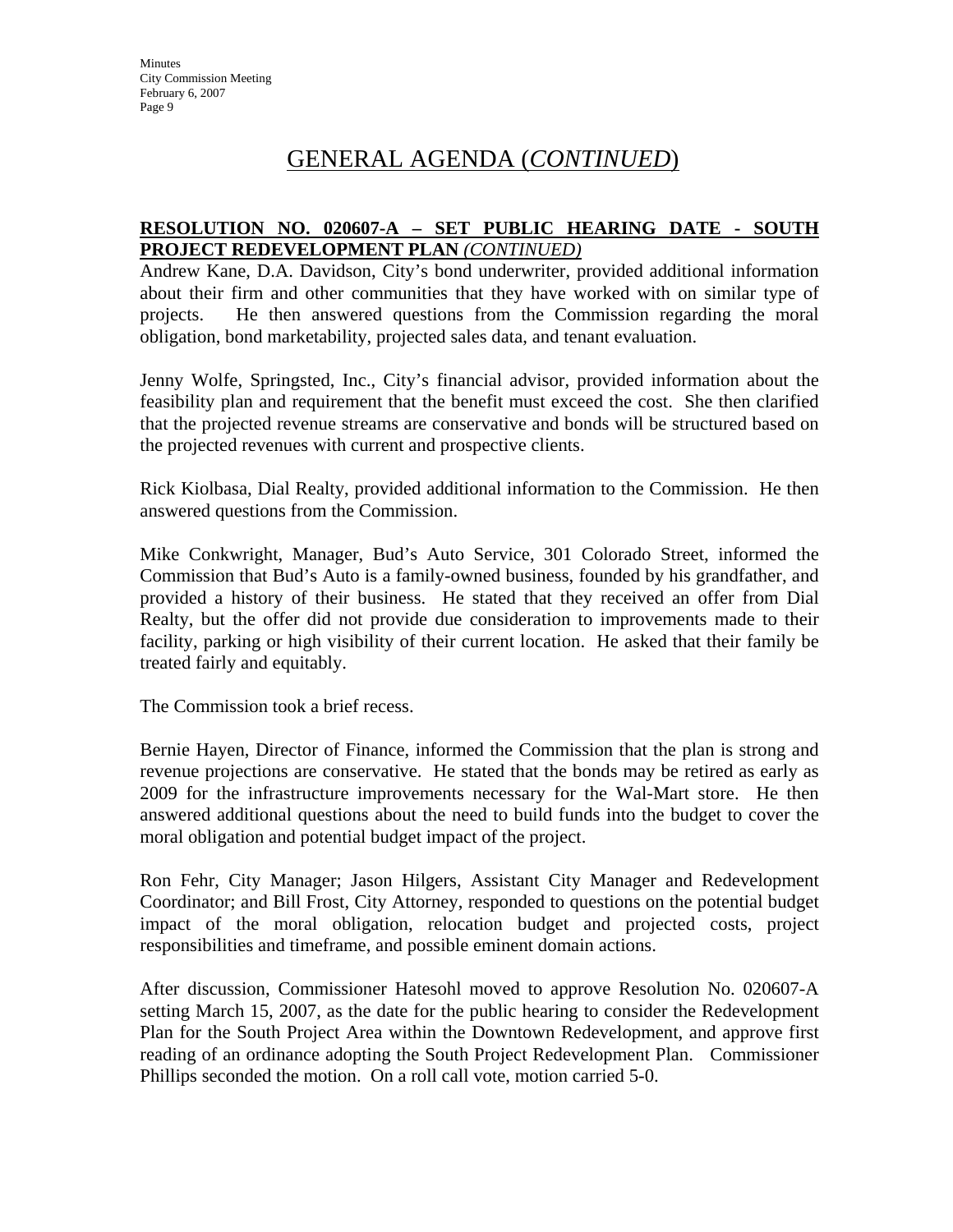# GENERAL AGENDA (*CONTINUED*)

#### **HERITAGE SQUARE – ANNEXATION AND REZONING**

Eric Cattel, Assistant Director for Planning, presented the item and answered questions from the Commission.

Ron Fehr, City Manager, provided additional information on the item and benefit district.

Tim Schultz, Applicant, informed the Commission that this development will provide potential relocations from the downtown area and for new businesses. He provided additional information and asked for support of the item.

After discussion, Commissioner Morris-Hardeman moved to approve Ordinance No. 6606 annexing Heritage Square North and South and annexing that portion of the US Highway 24 right-of-way that adjoins Heritage Square South, all located approximately 3,600 feet east of the Manhattan city limits; and, approve Ordinance No. 6607 rezoning the proposed Heritage Square South development and the adjoining portion of US Highway 24 right-ofway, from County CH, Commercial Highway District, to PUD, Commercial Planned Unit Development District, based on the findings in the Staff Report *(See Attachment No. 2)*, with the eleven conditions of approval, as modified and recommended by the Manhattan Urban Area Planning Board. Commissioner Hatesohl *s*econded the motion. On a roll call vote, motion carried 5-0.

#### **INTERLOCAL AGREEMENT - HERITAGE SQUARE NORTH/SOUTH - BLUE TOWNSHIP SEWER DISTRICT**

Bill Frost, City Attorney, presented the item.

Ron Fehr, City Manager, provided additional information on the item and answered questions from the Commission.

Bill Frost, City Attorney, provided clarification on the Interlocal Agreement.

Ron Fehr, City Manager, and Bill Frost, City Attorney, answered additional questions from the Commission regarding the Agreement, capacity issues, and potential annexation and services requests from property owners.

After discussion, Commissioner Phillips moved to approve the interlocal agreement between the City of Manhattan and Pottawatomie County regarding the provision of sanitary sewer service to the Heritage Square North and South developments, and authorize City Administration to finalize and the Mayor and City Clerk to execute the final negotiated Agreement. Commissioner Morris-Hardeman seconded the motion. On a roll call vote, motion carried 5-0.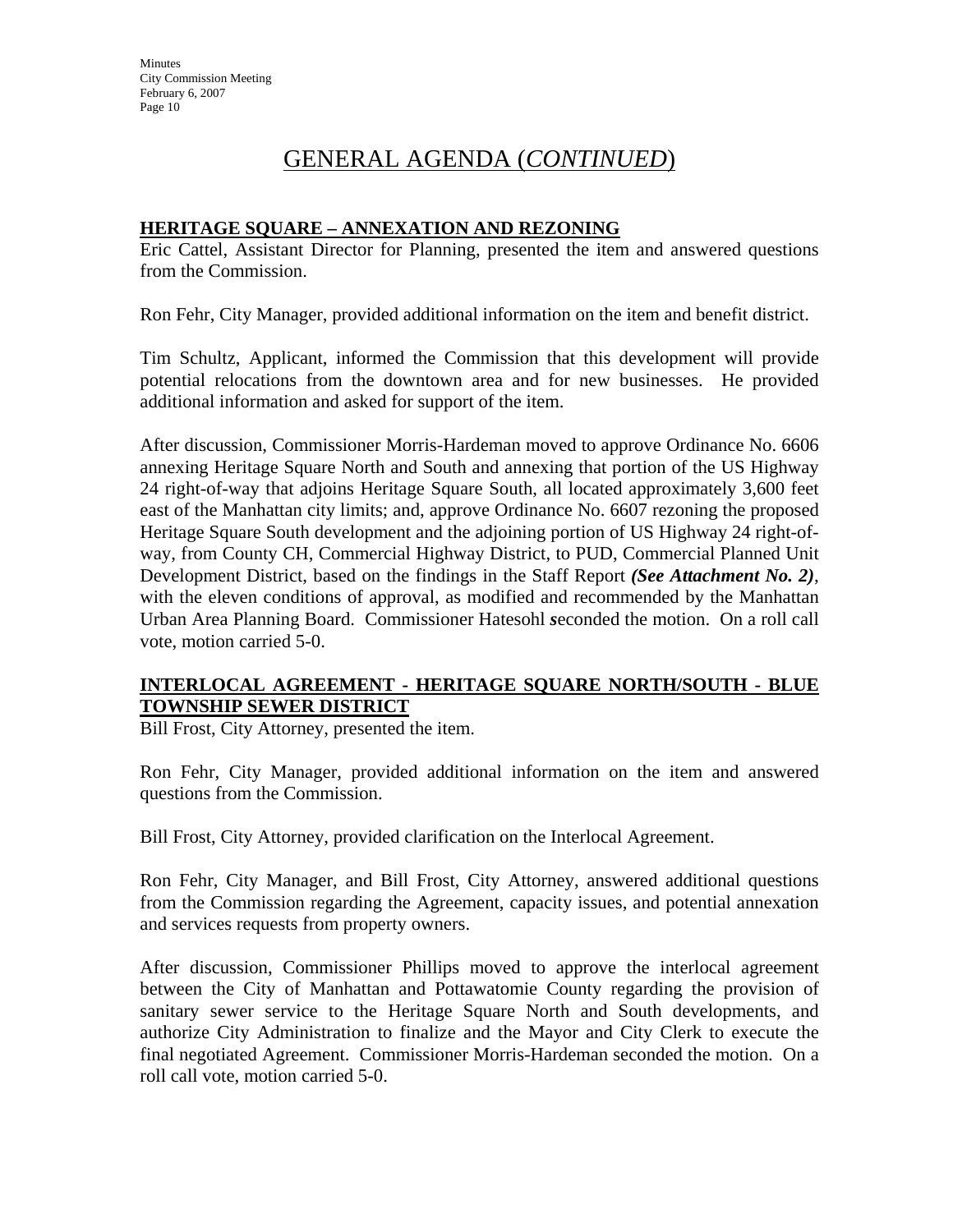Minutes<br>City Commission Meeting<br>February 6, 2007<br>Page 11

## **ADJOURNMENT**

At 10:36 p.m. the Commission adjourned.

es/CMC, City Clerk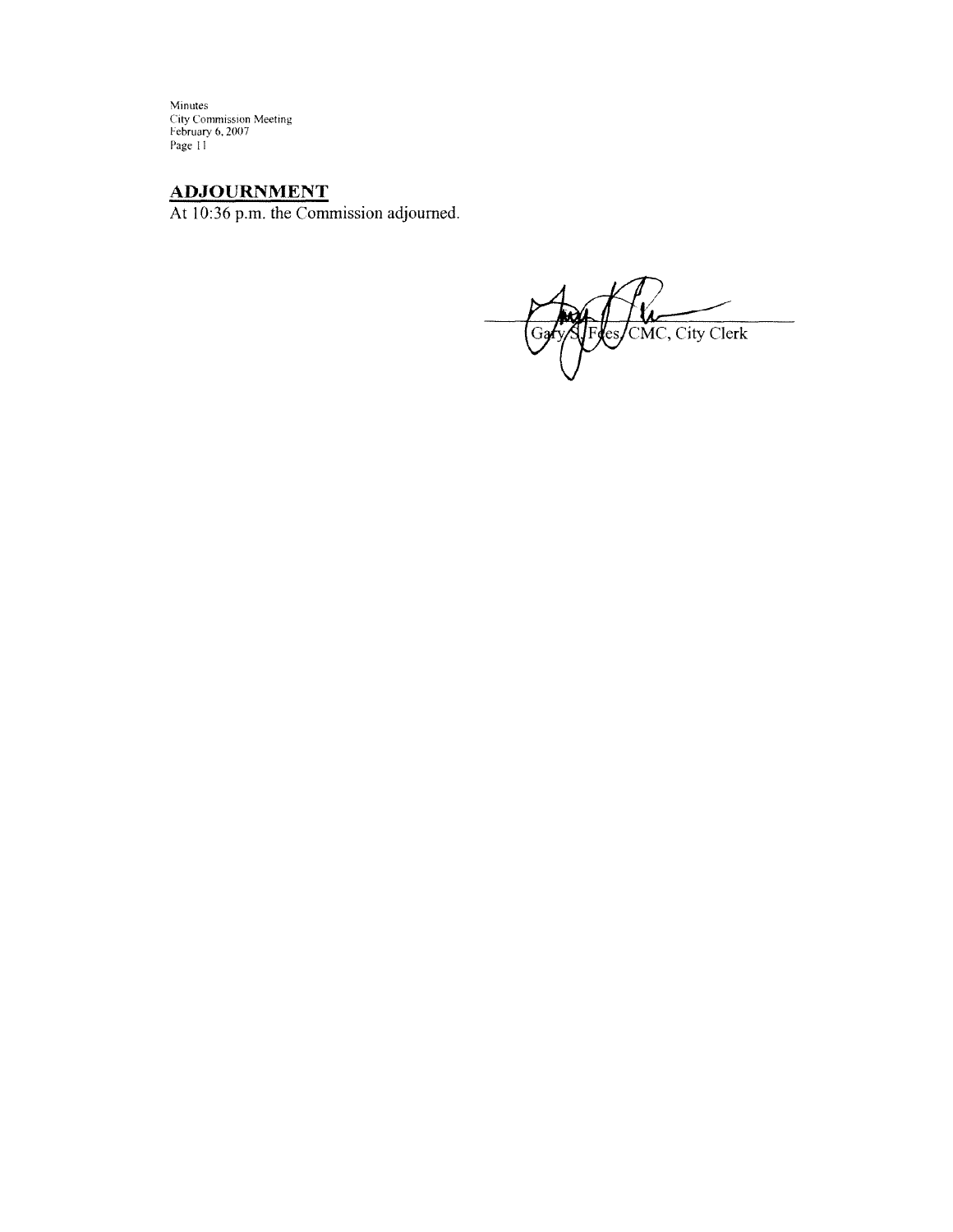#### **STAFF REPORT**

## **ON AN APPLICATION TO AMEND THE APPROVED PLANNED UNIT DEVELOPMENT (PUD)**

# **BACKGROUND**

**APPLICANT:** Dan Fletcher-Curtin Property Company. **ADDRESS:** 12321 Metcalf Ave. Overland Park, KS 66213

**OWNER:** Chris Curtin-Curtin Property Company **ADDRESS:** 12321 Metcalf Ave. Overland Park, KS 66213

**LOCATION:** East of Westport Street, north of Claflin Road, and south and west of Heywood Drive.

**AREA:** 8.33 Acres

**DATE OF PUBLIC NOTICE PUBLICATION:** Monday, November 13, 2006

#### **DATE OF PUBLIC HEARING: PLANNING BOARD:** Thursday, January 18, 2007 **CITY COMMISSION:** Tuesday, February 6, 2007

**DESCRIPTION OF PROPOSED AMENDMENT:** Modify the approved PUD Final Development Plan and Ordinance No. 4602 to remove the wood screening fences located along the east side of Westport Drive between Heywood Drive and Claflin Road. The fences currently are located between the garage structures that border Westport Street and generally provide screening of the off-street parking area from adjacent properties and public rights-of-way. Landscaping generally consisting of evergreen shrubs and trees currently provides a buffer of the existing off-street parking area and screening wood fences from the surrounding neighborhood. The applicant has proposed additional landscaping consisting of shrubs and ornamental grasses to fill in the space where the fences are proposed to be removed.

# **MATTERS TO BE CONSIDERED WHEN AMENDING A PLANNED UNIT DEVELOPMENT**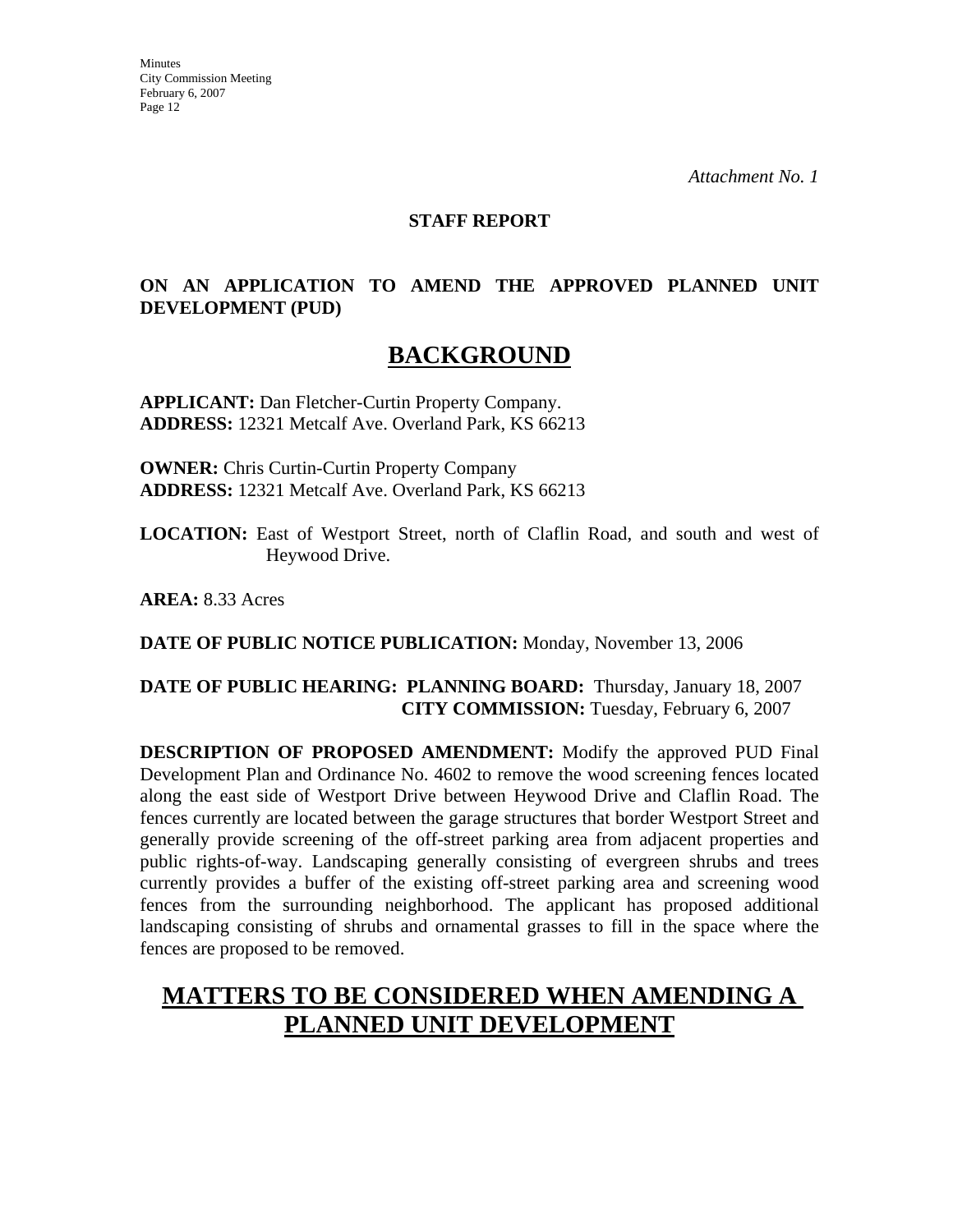#### **WHETHER THE PROPOSED AMENDMENT IS CONSISTENT WITH THE INTENT AND PURPOSE OF THE APPROVED PUD, AND WILL PROMOTE THE EFFICIENT DEVELOPMENT AND PRESERVATION OF THE ENTIRE PUD:**

The original Preliminary Development Plan approved in August 1988, described the landscaping and screening along Westport Street, Heywood Drive, and Claflin Road to generally consist of three foot landscape buffers in combination with evergreen and deciduous plantings to provide year round screening. When the Final Development Plan was approved in August 1989, an amendment to the Preliminary Development Plan was made which included replacing the landscape berm along Westport Drive with additional landscaping planting materials. At that time, the property to the general west, generally between Browning Ave. and Westport Street was vacant and although there was no specific requirement for the six foot tall fencing, the Final Development Plan did identify the fencing along Westport Street. The proposed amendment to replace the wood fencing with additional landscaping to provide screening of the parking area is consistent with the intent, purpose, and preservation of the approved PUD.

#### **WHETHER THE PROPOSED AMENDMENT IS MADE NECESSARY BECAUSE OF CHANGED OR CHANGING CONDITIONS IN OR AROUND THE PUD, AND THE NATURE OF SUCH CONDITIONS:**

Since the PUD was approved in 1989, property to the west has been developed into the Williamsburg PUD. The mix of single-family, single-family attached, and two-family dwellings in the Williamsburg PUD, front Williamsburg Drive, leaving the rear of the structures with views of open landscape yards, Westport Drive, and the Claflin Residential PUD. Properties to the west within the Williamsburg PUD are separated by considerable distance (at least 100-feet) and large landscape yards from the Claflin Residential PUD parking area containing the existing screening fences. The applicant indicated in the application documents that the basis for removing the screening fences is generally that "design trends are moving away from wood fence structures in favor of softer, more open landscape designs for screening purposes."

#### **WHETHER THE PROPOSED AMENDMENT WILL RESULT IN A RELATIVE GAIN TO THE PUBLIC HEALTH, SAFETY, CONVENIENCE OR GENERAL WELFARE, AND IS NOT GRANTED SOLELY TO CONFER A SPECIAL BENEFIT UPON ANY PERSON:**

No specific gain to the public is found; however, no adverse effects are anticipated with the proposed change in screening. No public improvements or easements will be adversely affected by the proposed amendment and the proposed amendment will not be granted as a special benefit to any one person, but may benefit the public as a whole by providing additional landscaping along Westport Drive.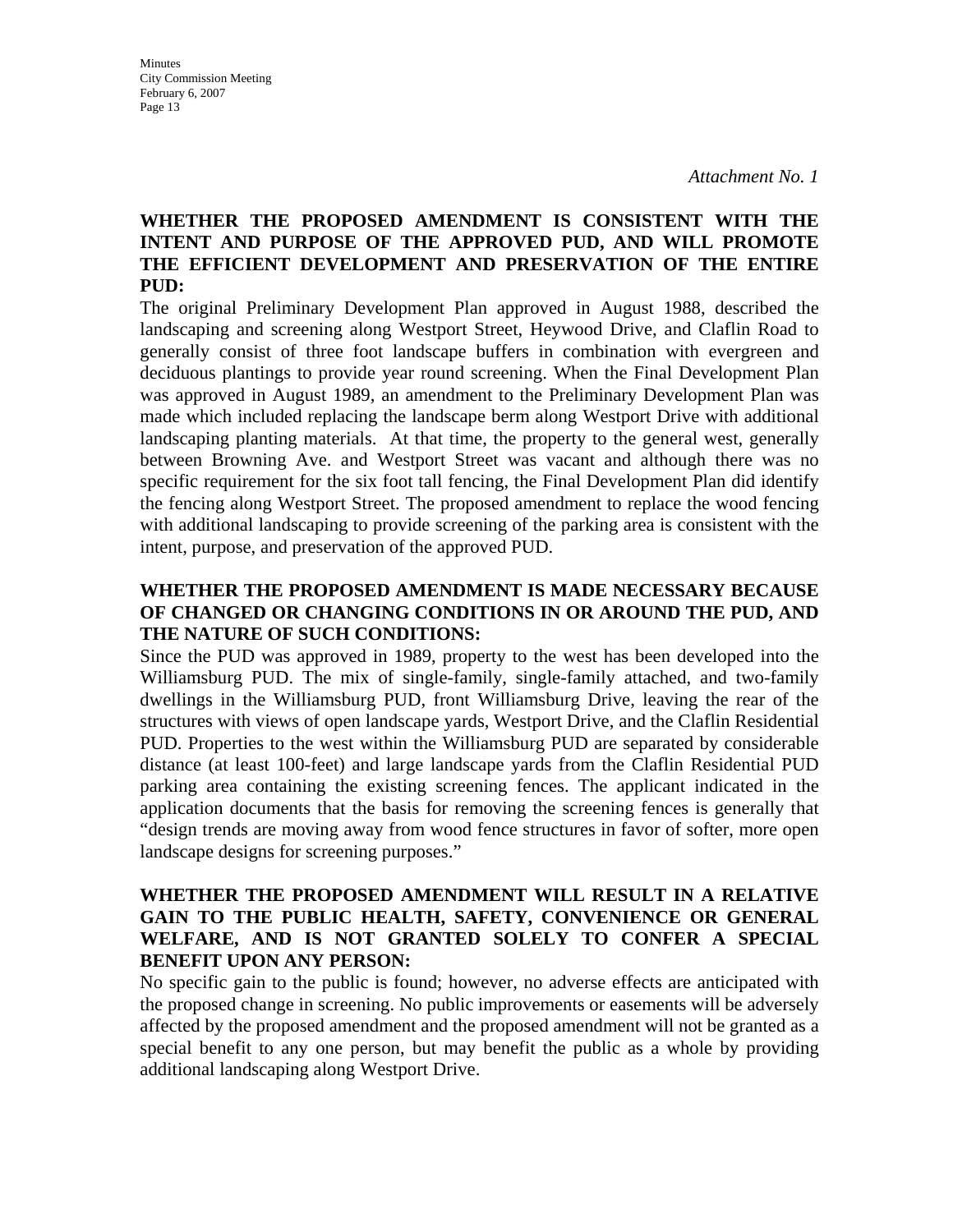# **ADDITIONAL MATTERS TO BE CONSIDERED WHEN AMENDING A PLANNED UNIT DEVELOPMENT**

**1. LANDSCAPING:** Existing landscaping along Westport Drive currently consists of mature evergreen and deciduous trees along with evergreen shrubs. The existing landscaping currently provides an overall buffer of the multiple-family residential development and associated off-street parking area with garage structures along Westport Drive. The applicant has proposed to replace the fences with additional landscaping which will consist of a mix of shrubs (pyracantha and viburnum) and ornamental grasses (maiden grass).

**2. SCREENING:** Screening fences were not a requirement of the approved PUD, however they were shown on the Final Development plan along Westport Drive. The existing wood fences and mature shrub and tree vegetation located along Westport Drive provide screening and buffering of the parking area and garage structures. Additional landscaping is proposed to compensate for the loss of fencing. Although the proposed landscaping will not provide immediate sight obscuring screening of the parking area, the combination of existing and proposed landscaping will buffer the parking area from adjacent properties and the public right-of-way.

**3. DRAINAGE:** The proposed amendment will not change or affect the existing drainage pattern of the PUD.

**4. CIRCULATION:** The proposed amendment will not change or affect the existing number of off-street parking spaces or affect the existing circulation found within the PUD.

**5. OPEN SPACE AND COMMON AREA:** The existing open space and common area will not be increased or reduced with the proposed amendment. Replacing the existing fences with additional landscaping may provide a visual appearance of increased open space along the perimeter of the PUD.

**6. CHARACTER OF THE NEIGHBORHOOD:** The established neighborhood generally consists of multiple-family residential uses within the PUD and single-family, single-family attached and two-family residential uses in the Williamsburg PUD to the west. The general neighborhood offers large, open landscaped yards, with landscaped vegetation providing buffers between properties. Replacing the wood fences with additional landscaping is anticipated to complement with the general character of the neighborhood.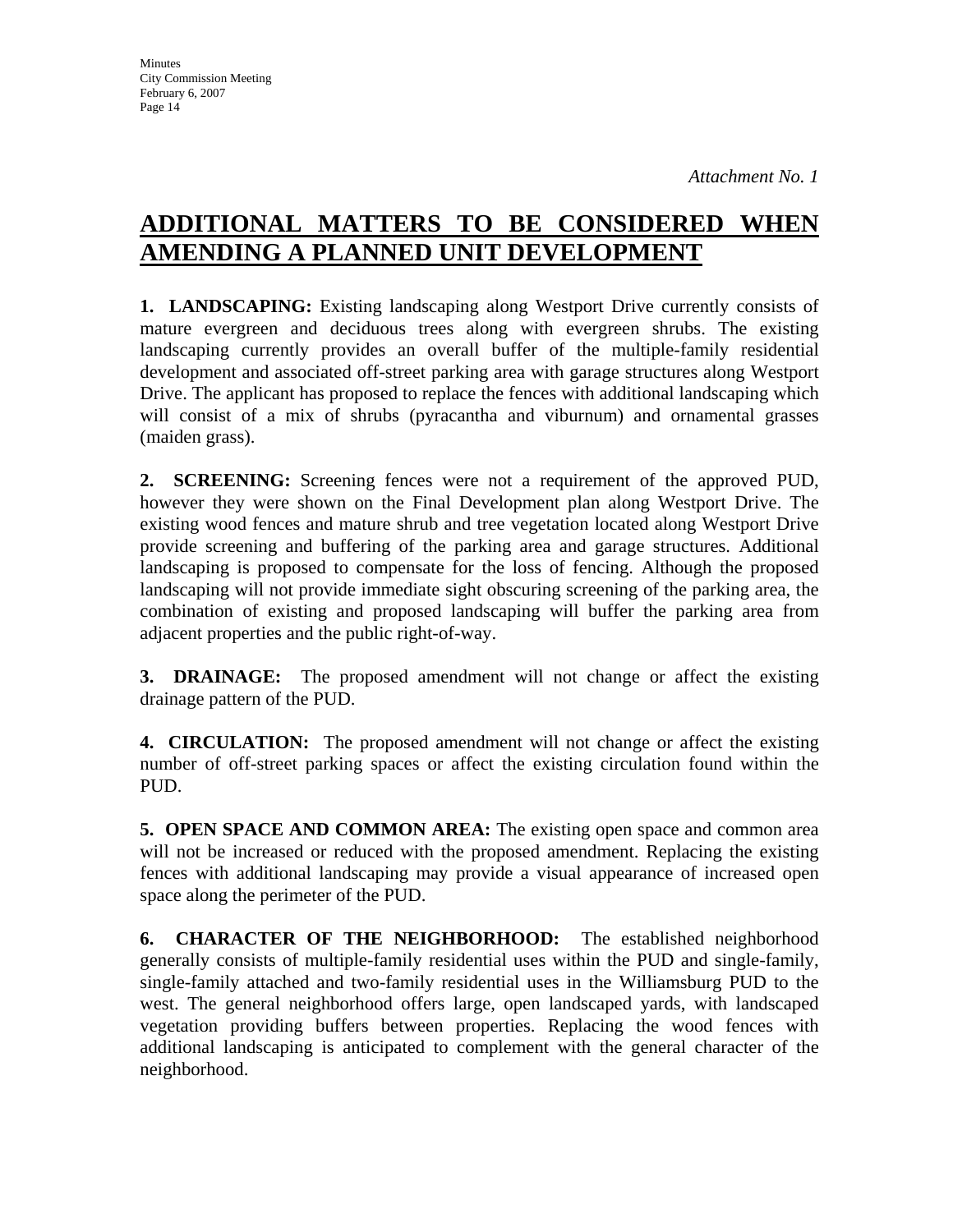**Minutes** City Commission Meeting February 6, 2007 Page 15

#### **EXISTING USE:** Multiple-Family Residential

#### **PHYSICAL AND ENVIRONMENTAL CHARACTERISTICS:**

The surrounding neighborhood is residential in character with a mix of single-family, single-family attached, two-family, and multiple-family uses. In general the west portion of the PUD where the fences are currently located is generally higher in elevation than the residential uses within the Williamsburg PUD to the west. The residential structures in the Williamsburg PUD to the west have their primary façade facing towards the west with the general rear façade facing the east. Existing mature landscaping consisting of shrubs and trees currently provides a buffer between the two developments.

#### **SURROUNDING LAND USE AND ZONING:**

- **(1) NORTH:** Westport Street; followed by Claflin Residential PUD, Unit 2, and singlefamily, single-family attached, and two-family dwellings located in the Williamsburg Residential PUD; followed by Dickens Ave.
- **(2) SOUTH:** Claflin Road, followed by a church in the R, Single-Family Residential District; a mix of professional offices in the C-1, Restricted Business District; and service commercial uses such as Blockbuster, and Taco Bell in the C-2; Neighborhood Shopping District.
- **(3) EAST:** Heywood Drive; followed by a portion of Claflin Residential PUD, Unit 2, and a professional office in the C-1 Restricted Business District; followed by a professional office in the U, University District.
- **(4) WEST:** Westport Street; followed by single-family, single-family attached, and twofamily dwellings in the Williamsburg Residential PUD; followed by Browning Ave.

#### **GENERAL NEIGHBORHOOD CHARACTER:**

The established neighborhood generally consists of multiple-family residential uses within the Claflin Residential PUD and single-family, single-family attached and two-family residential uses in the Williamsburg PUD to the west. The general neighborhood offers large, open, extensively landscaped yards, with vegetation providing buffers between properties. Replacing the wood fences with additional landscaping is anticipated to complement the general character of the neighborhood.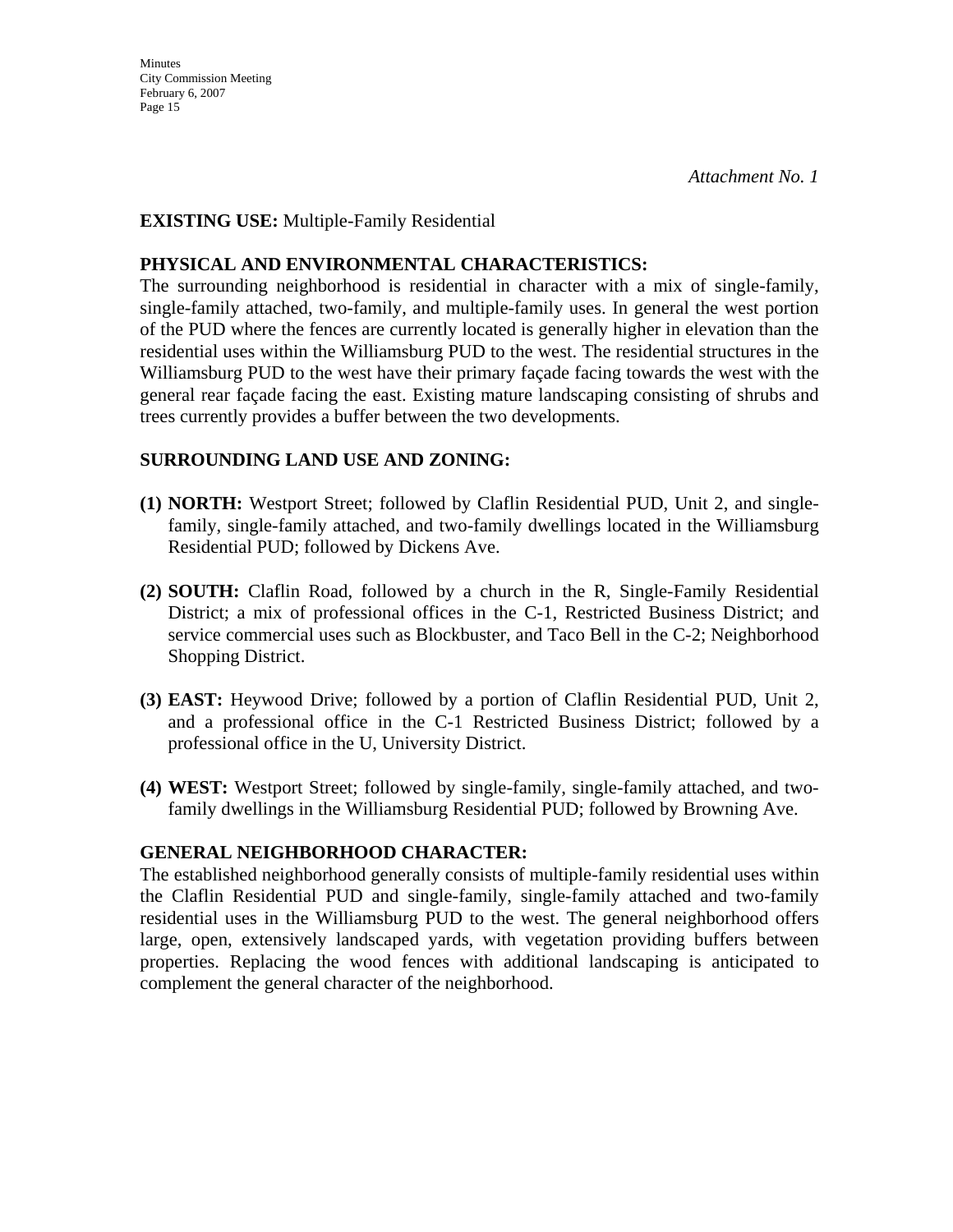*Attachment No. 1* 

#### **SUITABILITY OF SITE FOR USES UNDER CURRENT ZONING:**

In August 1988, the Board approved the rezoning of the site from I-1, Research Park District to PUD, Residential Planned Unit Development for the Claflin Residential PUD. An amendment was made approximately one year later with the Final Development Plan, which established the existing multiple-family residential development bound by Westport Street to the west, Heywood Drive to the east, and Claflin Road to the south. The site remains suitable for its established uses under the current PUD zoning.

#### **COMPATIBILITY OF PROPOSED DISTRICT WITH NEARBY PROPERTIES AND EXTENT TO WHICH IT MAY HAVE DETRIMENTAL AFFECTS:**

No changes are proposed to the zoning district.

#### **CONFORMANCE WITH COMPREHENSIVE PLAN:**

The Comprehensive Plan identifies the area to consist of Residential Medium/High Density (RMH) which allows for a mix of housing types in a neighborhood setting in combination with compatible non-residential land uses, such as retail, service commercial, and office uses. Residential Medium/High Density neighborhoods should be located close to arterial streets and bound by collector streets where possible. Appropriate densities within a Residential Medium/High neighborhood range in density from 11 to 19 dwelling units per net acre, and the density for this development remains at 15 (120 units / 8 acres). The Claflin Residential PUD is in conformance with the Comprehensive Plan.

#### **ZONING HISTORY AND LENGTH OF TIME VACANT AS ZONED:**

- 1988 Rezoned from I-1, Research Park District to PUD, Residential Planned Unit Development for the Claflin Residential PUD.
- 1989 Amendment of Phase I of the PUD, which reduced the number of residential buildings, bedrooms, and parking stalls; reduced some of the building heights; and reconfigured and refined the buildings and landscape plans.

#### **CONSISTENCY WITH INTENT AND PURPOSE OF THE ZONING ORDINANCE:**

The intent and purpose of the Zoning Regulations is to protect the public health, safety, and general welfare; regulate the use of land and buildings within zoning districts to assure compatibility; and to protect property values. The PUD Regulations are intended to provide a maximum choice of living environments by allowing a variety of housing and building types; a more efficient land use than is generally achieved through conventional development; a development pattern that is in harmony with land use density, transportation facilities and community facilities; and a development plan which addresses specific needs and unique conditions of the site which may require changes in bulk regulations or layout.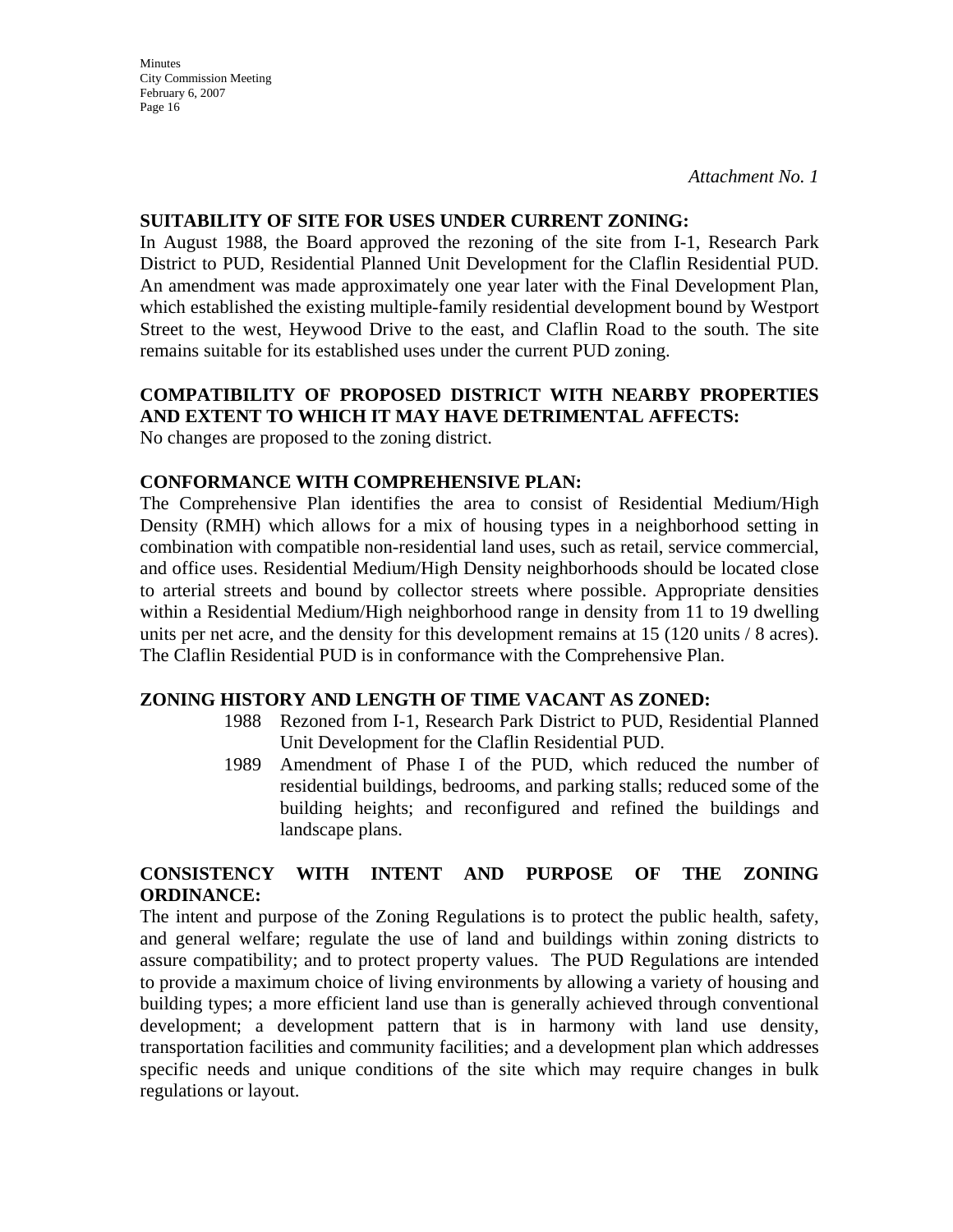**Minutes** City Commission Meeting February 6, 2007 Page 17

The proposed Amendment is consistent with the intent and purposes of the Zoning Regulations, and the intent of the PUD Regulations.

#### **RELATIVE GAIN TO THE PUBLIC HEALTH, SAFETY AND WELFARE THAT DENIAL OF THE REQUEST WOULD ACCOMPLISH, COMPARED WITH THE HARDSHIP IMPOSED UPON THE APPLICANT:**

There appears to be no relative gain to the public, which denial would accomplish. No adverse impacts to the public are expected. There may be a hardship to the applicant if the amendment is denied.

#### **ADEQUACY OF PUBLIC FACILITIES AND SERVICES:**

Adequate public utilities and facilities are available to serve the PUD.

#### **OTHER APPLICABLE FACTORS:** None.

**STAFF COMMENTS:** City Administration recommends approval of the proposed Amendment of the Claflin Residential Planned Unit Development, and Ordinance No. 4602, with the following conditions of approval:

- 1. The proposed amendment shall be limited to the removal of the existing fences along Westport Street as indicated in the application documents.
- 2. Landscaping shall be as proposed in the application documents and shown on the site plan; shall be planted within the first planting season; and shall be maintained in good condition.

## **ALTERNATIVES:**

- 1. Recommend approval of the proposed Amendment of the Claflin Residential Planned Unit Development, and Ordinance No. 4602, stating the basis for such recommendation.
- 2. Recommend denial of the proposed Amendment, and Ordinance No. 4602, stating the specific reasons for denial.
- 3. Table the proposed Amendment(s) to a specific date, for specifically stated reasons.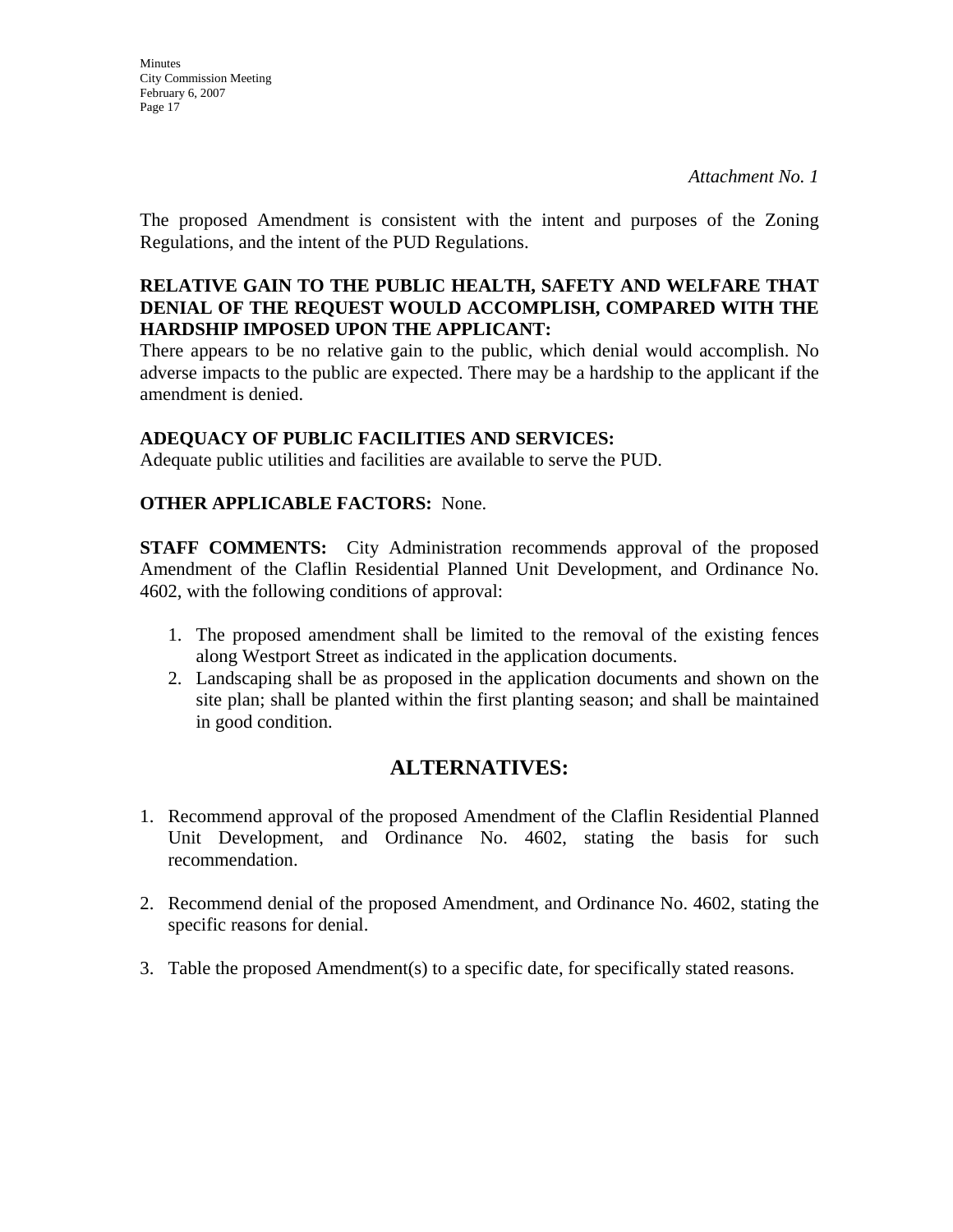*Attachment No. 1* 

## **POSSIBLE MOTION:**

The Manhattan Urban Area Planning Board recommends approval of the proposed Amendment(s) of the Claflin Residential Planned Unit Development, and Ordinance No. 4602, based on the findings in the Staff Report, with the two conditions of approval.

**PREPARED BY:** Jeremy Frazzell, Planner

**DATE:** January 9, 2007

JF/vr 06032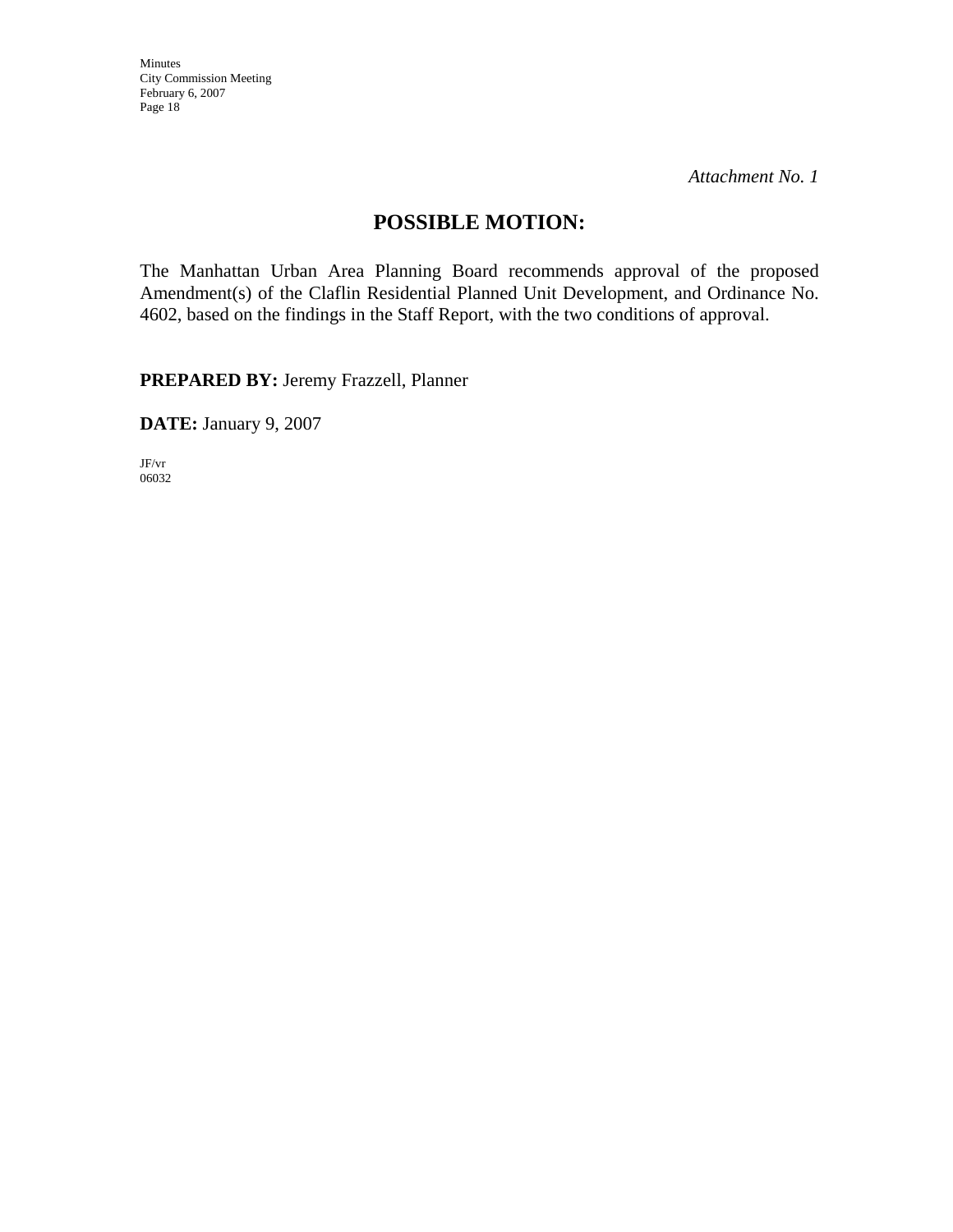#### **STAFF REPORT**

#### **APPLICATION TO REZONE PROPERTY TO PLANNED UNIT DEVELOPMENT DISTRICT**

## **BACKGROUND**

**FROM:** Pottawatomie County CH, Commercial Highway Zoning District

**TO:** PUD, Planned Unit Development District

**OWNER/APPLICANT:** Heritage Square Land Co. LLC - Roger Schultz.

**ADDRESS:** 1213 Hylton Heights Road, Manhattan KS 66502

**DATE OF PUBLIC NOTICE PUBLICATION:** Monday, September 25, 2006

#### **DATE OF PUBLIC HEARING: PLANNING BOARD:** Monday, October 16, 2006 **CITY COMMISSION:** Tuesday, November 7, 2006

**LOCATION:** approximately 3,600 feet east of the Manhattan city limits on the south side of US Highway 24.

**AREA:** 32.5 acres development site. 6.791 acres of US Highway 24 right-of-way.

**PROJECT HISTORY:** The City and Pottawatomie County Commissions have considered and approved the island annexation of Heritage Square. The proposed development is consistent with the Comprehensive Plan and the commercial nature of the US 24 Highway corridor. Provision for public services has also been considered. The Comprehensive Plan and Public utilities and services are described in more detail under the zoning criteria below.

- June 29, 2006: City of Manhattan receives requests for island annexation of the proposed Heritage Square North and Heritage Square South tracts from Roger Schultz and Rob Eichman.
- July 11, 2006: City Commission approves Resolution Nos. 071106-H & I, requesting the Board of Pottawatomie County Commissioners to make positive findings regarding the requested island annexation of Heritage Square North and Heritage Square South.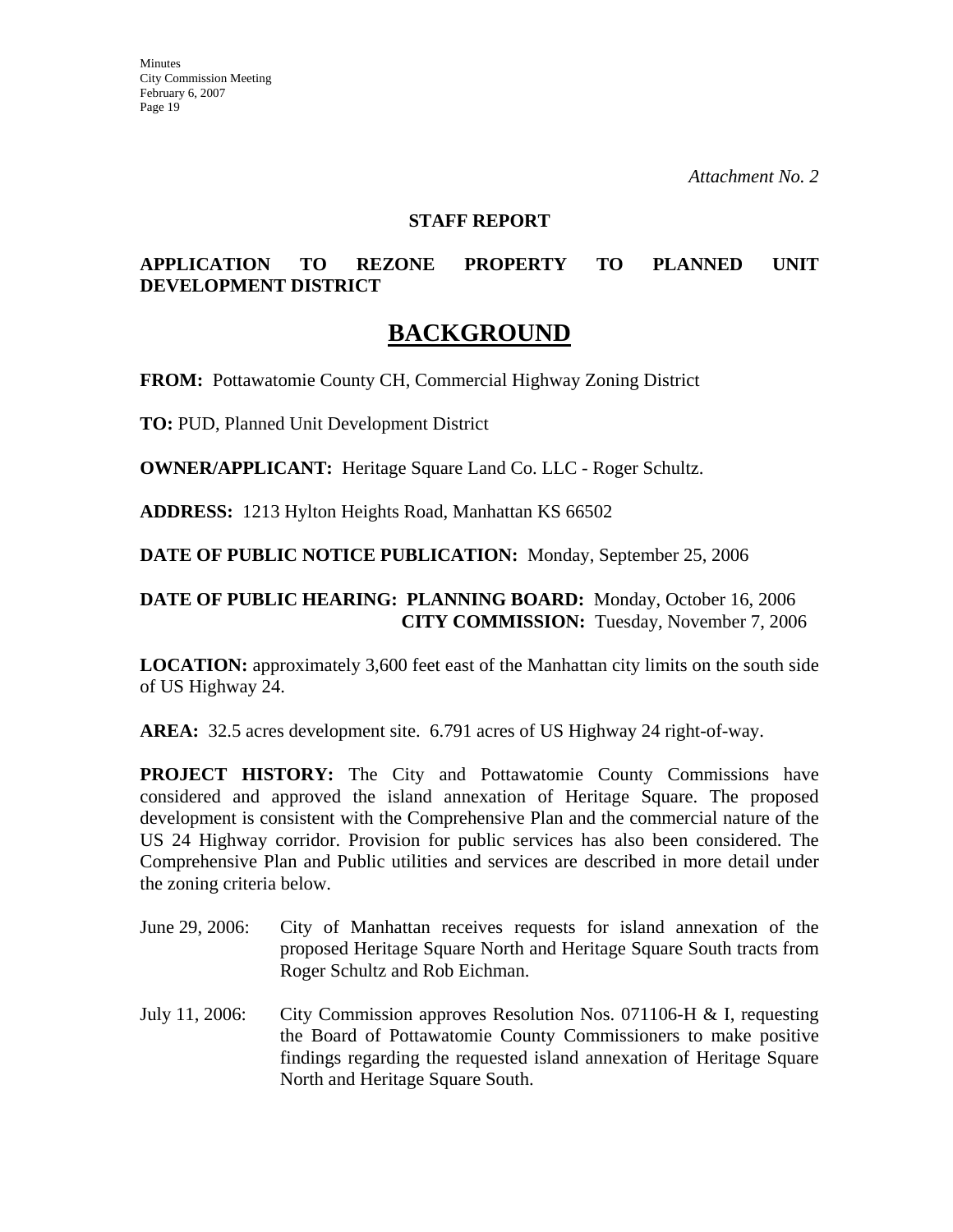- July 27, 2006: Board of Pottawatomie County Commissioners makes positive findings regarding the island annexation of Heritage Square North and Heritage Square South.
- August 15, 2006: City Commission approves first reading of ordinances annexing Heritage Square North and Heritage Square South; and, approves Resolution No. 081506-A, requesting the Board of Pottawatomie County Commissioners to make positive findings regarding the island annexation of that portion of the US 24 Right-of-way that adjoins Heritage Square.
- August 18, 2006: City of Manhattan receives Consent To Annexation from the Kansas Department of Transportation for the portion of the US 24 right-of-way adjoining Heritage Square, consisting of 6.791 acres.
- August 21, 2006: Board of Pottawatomie County Commissioners makes positive findings regarding the island annexation of that portion of the US 24 Right-ofway that adjoins Heritage Square.
- October 16, 2006: Manhattan Urban Area Planning Board holds public hearing to consider rezoning the proposed Heritage Square South from County - CH, Highway & Commercial Corridor District, to PUD, Commercial Planned Unit Development District.

The proposed PUD includes only Heritage Square South and adjoining US 24 Highway.

**PROPOSED USES:** The development is proposed to allow a broad range of highway service commercial uses and retail shopping facilities and services to include: all of the Permitted Uses of the C-5, Highway Service Commercial District, excluding Adult Businesses and Commercial off-street parking lots as a Principal Use.

Additional Permitted Uses include: Antique shops; Apparel stores; Blueprinting, desktop publishing, and photocopying establishments; Book stores; Camera and photographic supply stores; Carpet and rug stores; China and glassware stores; Department stores; Farm and ranch supply stores; Florist shops; Furrier shops; Governmental buildings; Hardware stores; Hobby shops; Motel; Medical clinic; Outdoor seating for restaurants; and Tavern.

**PROPOSED BUILDINGS AND STRUCTURES:** The first phase of the PUD will consist of Lots 1, 6 and 9. Lots 1 and 6 are individual sites for specific tenants: Fastenal and Farm and Tractor Supply. Lot 9 will establish multiple tenant spaces. Development on all other lots will be subject to future amendments of the PUD once specific buildings and uses are known.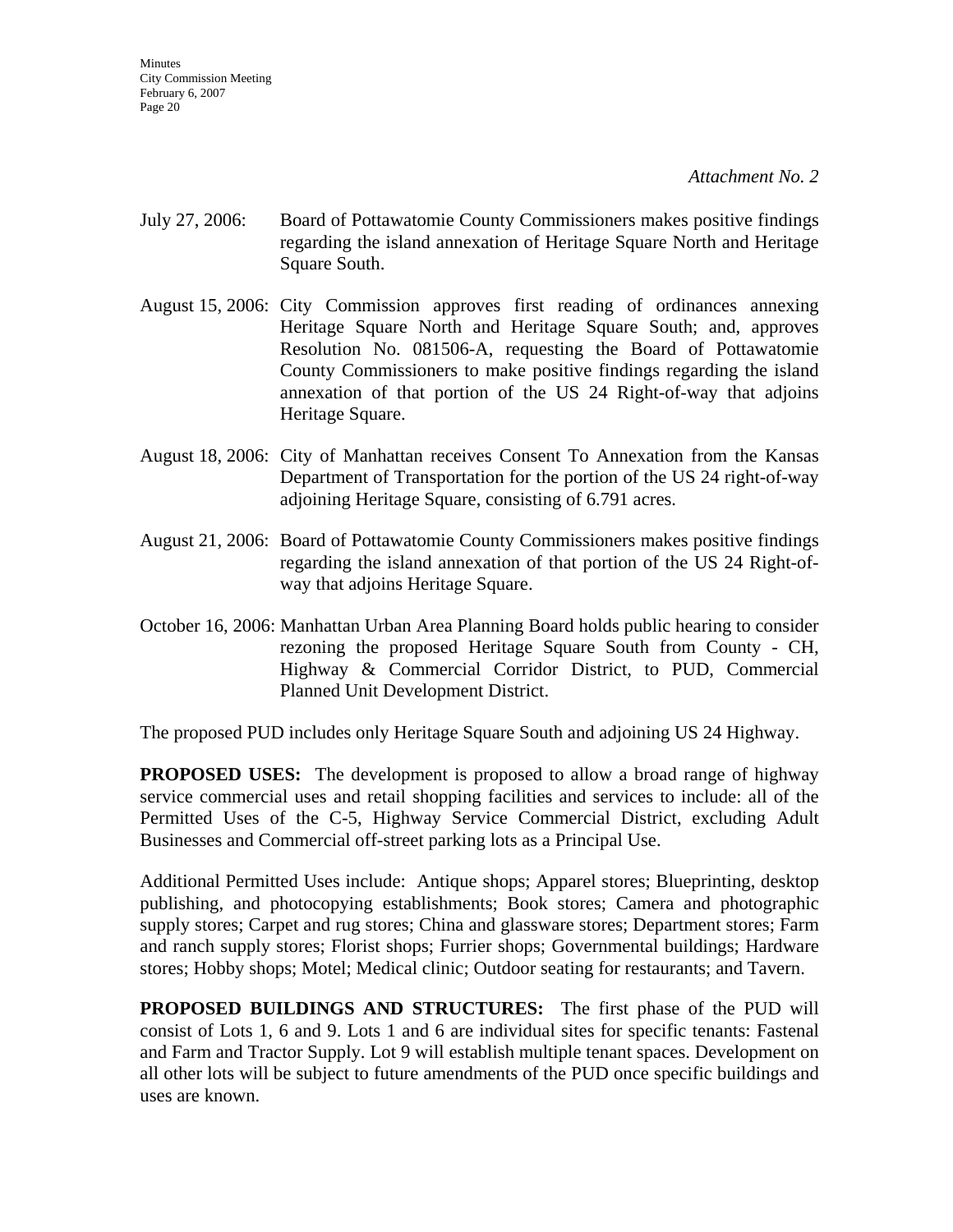Lot 1: Fastenal is an industrial supplier that specializes in tools and fasteners, such as screws and bolts.

Lot 6: Farm and Tractor Supply is a retail store selling a broad range of farm and tractor items.

Lot 9: Heritage Square Commons is proposed as a self contained retail center with a floor plan depicting a retail business complex with leaseable retail/office space. The site plan also shows a possible future "shade structure" at the northwest end of the building to cover a possible outdoor dinning area.

Owners of all lots will be members of the Heritage South Association and subject to restrictive covenants that address cross easements, general maintenance, building materials and signs.

#### **PROPOSED LOT COVERAGE**

Building coverage in the PUD range from a minimum of 11% to a maximum of 27%. Landscape coverage ranges from a minimum of 16% to a maximum of 56%.

#### **PROPOSED SIGNS**

| <b>Type</b>                                                                                                                                                                                           | <b>Dimensions</b>                                                 | <b>Lighting</b>        |
|-------------------------------------------------------------------------------------------------------------------------------------------------------------------------------------------------------|-------------------------------------------------------------------|------------------------|
| <b>Entry Signs</b>                                                                                                                                                                                    |                                                                   |                        |
| Three (3) Ground Entry $20' \times 14'$<br>Signs (Type 1): One at the<br>west end, one at the east end,<br>and one at the main entrance<br>along US 24. Split-face block<br>columns supporting a sign |                                                                   | Internally Illuminated |
| board.                                                                                                                                                                                                |                                                                   |                        |
| Lot 1 Fastenal                                                                                                                                                                                        |                                                                   |                        |
| $\bullet$ Well $\mathcal{C}_{\mathbf{con}}$                                                                                                                                                           | 1.O <sub>22</sub><br>$202.5$ Let $3! - 3! - 1$ Let $\overline{1}$ |                        |

• Wall Sign

18" – 30" Individual Letters

Plastic Illuminated Letters Internally Illuminated

• Ground sign (Type 3) 8'8" high & 10' wide Split-face block columns supporting sign board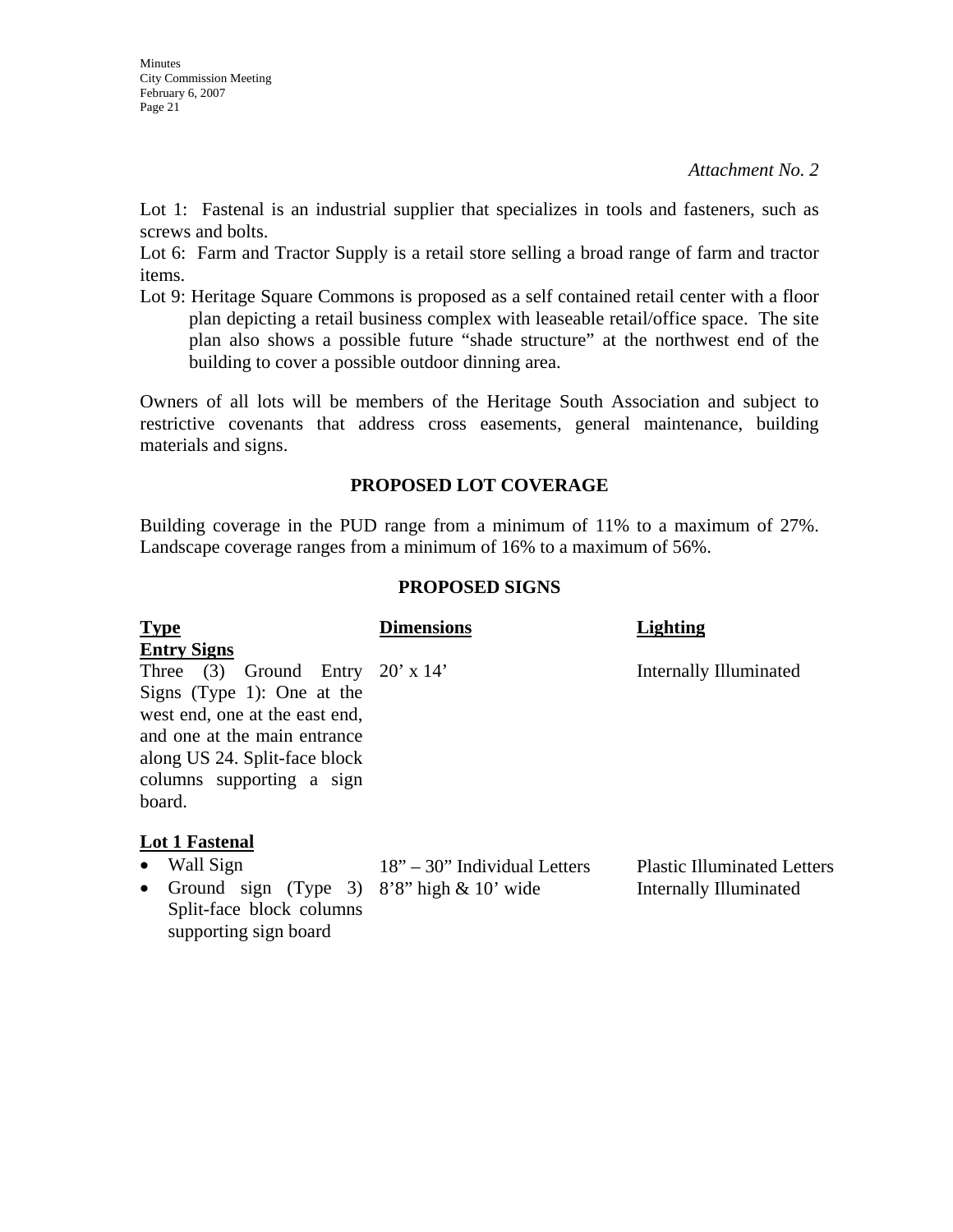| Lot 6 Tractor Supply |  |
|----------------------|--|
|                      |  |

- Wall Sign
- 50' Pole Sign (Type 5)
	- ft as shown on elevation plan
- Type 3 Ground Sign: Split-face block columns 5' x 15'=75 square ft
	- 8'8" high & 10' wide

Internally Illuminated Internally Illuminated Internally Illuminated

#### **Lot 9 Heritage Commons**

supporting sign board

- Wall Sign
- Two Ground Directory Signs (Type 2): Split-face block columns supporting sign board

18' – 30" Individual Letters Directory Signs  $(13'4'')$  high & 10') wide with a 6x10' sign board with slots for individual businesses located on Lot 9

Approx.  $8.5'x$  19'=162 square

Plastic Illuminated Letters Internally Illuminated

The applicant is proposing to have restrictive covenants that require among other things that there be a consistent design for both ground and wall signs throughout the Heritage Square South PUD. The draft covenants currently conflict with portions of the application and will be revised and finalized once the proposed development is approved and sign requirements have been established through the public hearing process.

Lot 9, the Heritage Commons retail-office center is proposed to have two (2) ground signs (Type 2) consisting of an internally lit translucent sign boards each with the retail/business complex name and individual business names in black letters supported by 13'4" high split-face block columns. Individual businesses will be identified by a wall sign consisting of 18 to 30 inch high plastic illuminated letters mounted on a fascia banner across the entrance on the primary façade.

Fastenol, the business proposed on Lot 1, will have a wall sign of similar design on the front façade (south elevation), and a ground sign (Type 3) that also conforms to the standardized sign requirements for the PUD.

The Tractor Supply Company on Lot 6 has requested wall and pole signs to the maximum allowed in the zoning district. However, at a minimum they are willing to accept a wall sign of 125 square feet and a pole sign of 75 square feet. The plan sheets as submitted show a proposed wall sign of approximately 162 square feet in area and a skirted pole sign 50 feet high and 120 square feet in area on the south side behind the building. The wall sign will not be an individual lettered sign as proposed for the other buildings in the PUD, but will be an internally illuminated can sign. The height of the proposed pole sign is not consistent with the Commercial Planned Unit Development District regulations outlined in the Manhattan Zoning Regulations, which require as a general rule that the C-2,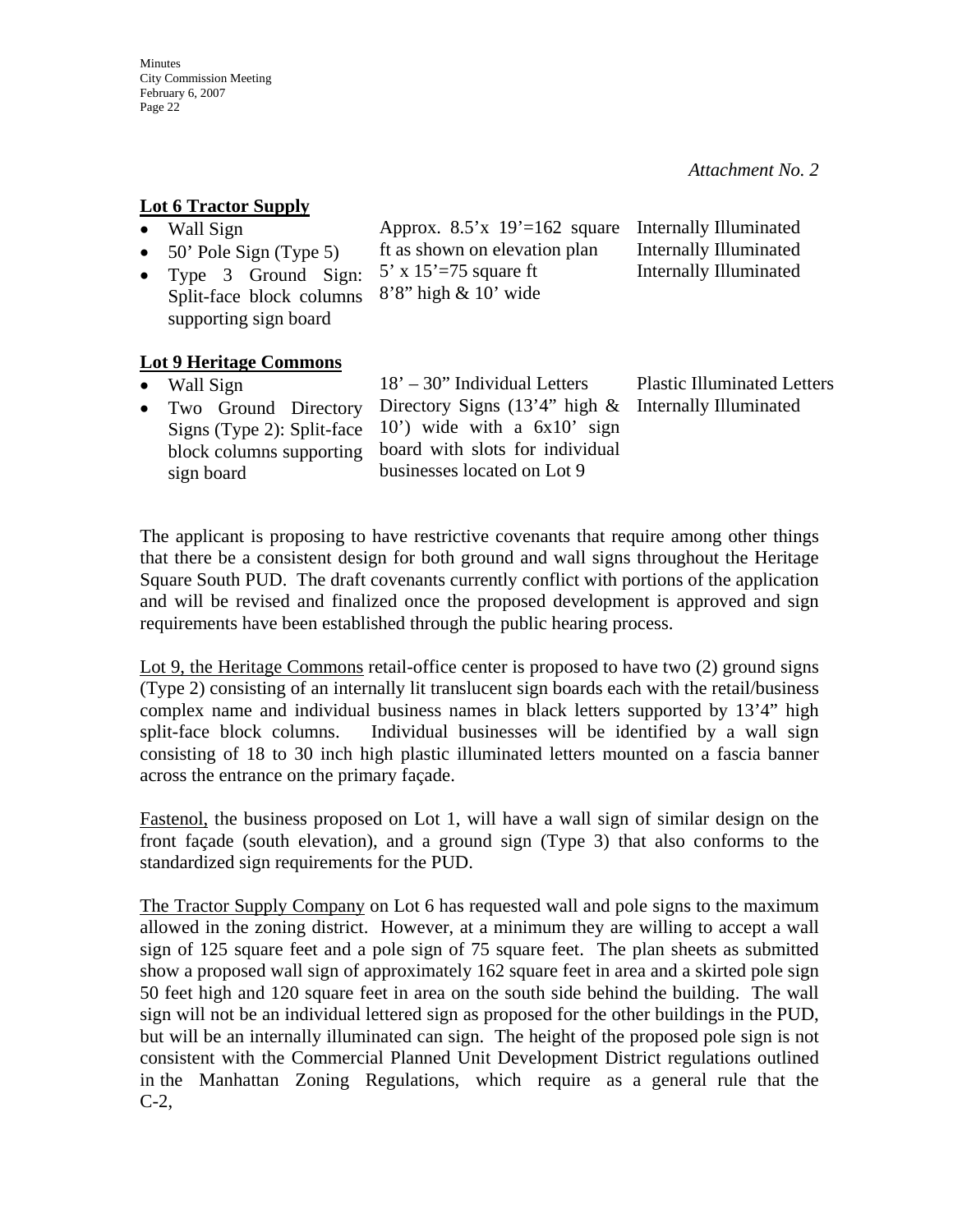*Attachment No. 2* 

Neighborhood Shopping District regulations apply to commercial PUD's, which limit the height of pole signs to 30 feet. In addition, a ground sign (Type 3) of 24.5 square feet is proposed on Lot 6, which is consistent with the standardized sign requirements for the PUD.

## **Lots 2, 3, 4, 5, 7, 8 and 10**

As no specific buildings or uses are known for Lots 2, 3, 4, 5, 7, 8 and 10, no specific wall signage was proposed in the application for these lots. However, it is recommended that wall signage on these lots maintain a consistent character as the wall signage proposed on Lots 1, 6, and 9, to maintain consistency throughout the PUD.

Type 3 ground identification signs are proposed for the front lots, Lots 2, 3, 4 and 5. No ground signage is proposed for the back lots, Lots 7, 8 and 10. The signage plan proposes pole signs on Lots 7, 8 and 10 that are 50 feet in height and up to 400 square feet in area, due to the buildings being over 800 feet from the US 24 Highway right-of-way.

**PROPOSED LIGHTING:** Parking lot and building lighting consists of pole and wall lighting. Light poles include 12 foot tall ornamental pedestrian scale lighting (option 3) and 20 foot ornamental parking lot lighting (option 2) on Lot 9. Parking lot lighting on the other lots consists of box-cutoff lighting that is 25 feet tall (option 1).

Building lighting will consist of wall lighting. All exterior lighting should be cut-off type lighting to direct light to specific areas and not general flood lighting, to prevent glare.

# **REVIEW CRITERIA FOR PLANNED UNIT DEVELOPMENTS**

**1. LANDSCAPING:** Landscaping is functional and exceeds the minimum 5% of the paved area commonly required with commercial development. Irrigation will be underground and maintained by the owner of the lot. Landscaping consists of lawn, shade and ornamental trees and shrubs. Specific landscaping plans are provided for Lots 1, 6 and 9. A general landscape plan is provided for the overall concept of the entire PUD. Specific landscape plans will need to be submitted on the future lots as part of those future amendments.

**2. SCREENING:** Outdoor storage areas must be adequately screened and enclosed and outdoor display of commercial goods or materials shall not be allowed except in those areas specifically designated for such activities.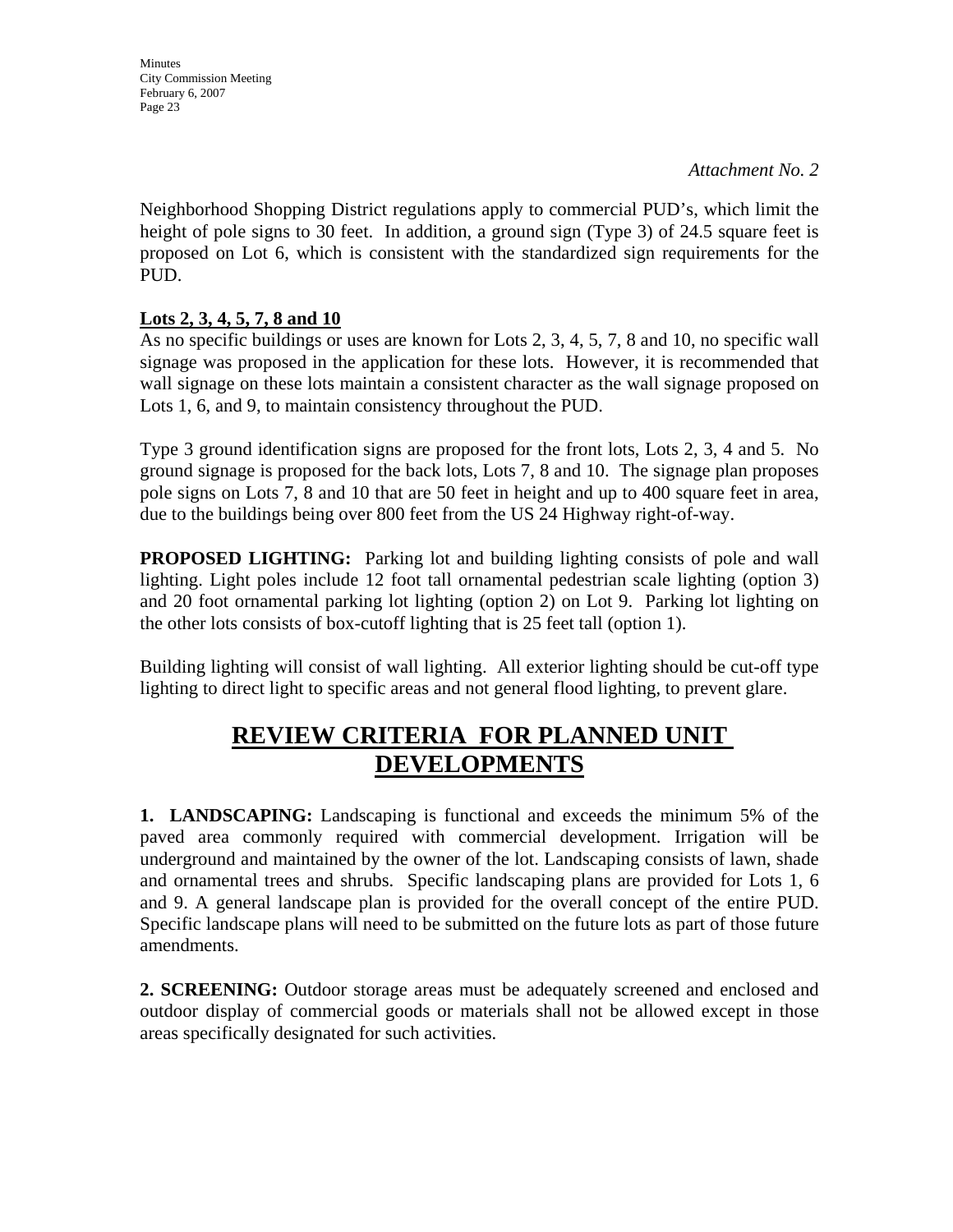#### *Attachment No. 2*

Lot 9 Heritage Commons: The trash/dumpster areas are located to the side and behind the building. The applicant has submitted a proposed uniform design for the screening of trash/dumpster areas consisting of a six (6) foot high split-face block wall enclosure with wrought iron screen gates with one inch pickets.

Lot 6 Tractor Supply: A 20,000 square foot outdoor display area located adjacent to the west of the main building will be screened by a twelve (12) foot tall metal fence with privacy fabric. The front (northern) portion of this screening fence includes masonry columns. There will also be additional unscreened outdoor display areas: four (4) permanent display areas along the front (north) façade and a permanent display area for "3 Point & Trailer Equipment" on the west edge of the parking lot. The Planning Board may want to review the items proposed to be displayed in these non-screened areas *(see Tractor Supply documentation).* The trash/dumpster area is located behind the building in the below grade loading ramp area, which is screened by an eight foot metal fence with privacy fabric that is consistent with the storage area screening fence.

Lot 1 Fastenal: The trash/dumpster area is located to the side and behind the building, and will be enclosed with the masonry wall and metal gates consistent with the design standards as proposed for the PUD.

**3. DRAINAGE:** The site will be graded and developed to drain to the north using streets, storm sewer inlets and storm sewer pipes. Drainage will be taken under US 24 and northward to the Blue River. A Drainage Report was submitted by the applicant's consultant, which was reviewed and accepted by the City Engineer (see attached memo and Report).

**4. CIRCULATION:** The proposed street system provides an internal circulation plan which is safe, convenient and efficient for movement of goods, motorists and pedestrians. Conflicts between motorists and pedestrians shall be minimized.

Pedestrians are accommodated by sidewalks throughout the development located along the streets. Sidewalks shall connect to existing pedestrian systems, or be designed to allow for future off-site connections as the area continues to develop.

Adequate off-street parking and loading areas shall be provided: Lot 1 - 16 parking spaces are provided; Lot 6 - 75 parking spaces are provided; and Lot 9 - 161 parking spaces are provided

A Traffic Report was submitted by the applicant's consultant, which was reviewed and accepted by the City Engineer (see attached memo and Report). Access to the development will be from US 24 onto a main entry drive to the frontage road system and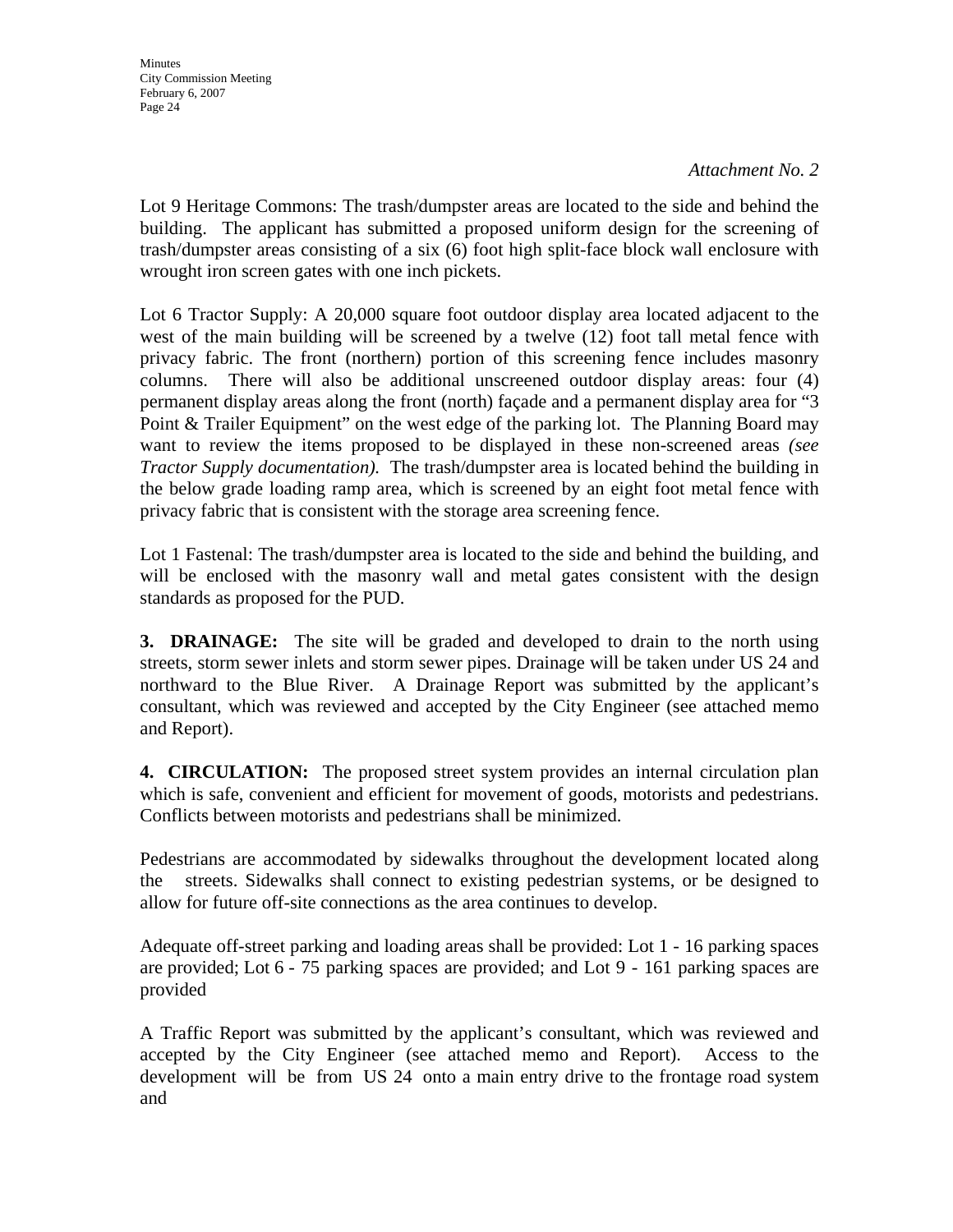**Minutes** City Commission Meeting February 6, 2007 Page 25

the internal streets of the development. Major highway improvements to US 24 are proposed as a part of the development, including new left turning lanes, a traffic signal and closure of two existing median crossings, which are all being reviewed and approved by the Kansas Department of Transportation as part of the necessary KDOT highway access permit.

**5. OPEN SPACE AND COMMON AREA:** No common or open space is proposed.

**6. CHARACTER OF THE NEIGHBORHOOD:** The highway corridor is a service commercial neighborhood characterized primarily by individual building sites. Open sales display lots of vehicles and equipment are a common feature of the corridor.

# **MATTERS TO BE CONSIDERED WHEN CHANGING ZONING DISTRICTS**

**1. EXISTING USE:** Vacant tract of land currently being graded for future development.

**2. PHYSICAL AND ENVIRONMENTAL CHARACTERISTICS:** Generally a flat tract with covered by field grass. The southeast portion of the site is in the 100 Year Flood Plain (a portion of proposed Lots 8 and 10) and will need to be built according to the applicable Flood Plain Regulations.

#### **3. SURROUNDING LAND USE AND ZONING:**

**(a.) NORTH:** Cultivated agricultural field, furniture stores, auto repair, equipment display and sales, trailer rental; US 24 Highway and undeveloped tract (future Heritage Square north).Pottawatomie County CH, Commercial Highway Zoning District.

**(b.) SOUTH:** Railroad; farm fields, Kansas River. Pottawatomie County CH, Commercial Highway Zoning District.

**(c.) EAST:** Bank, auto dealership, furniture, professional office, veterinary clinic, equipment sales and display, storage units. Pottawatomie County CH, Commercial Highway Zoning District.

**(d.) WEST:** Furniture sales, storage units, flooring business, cabinetry and millwork, auto sales, landscaping business, livestock sales. Pottawatomie County CH, Commercial Highway Zoning District.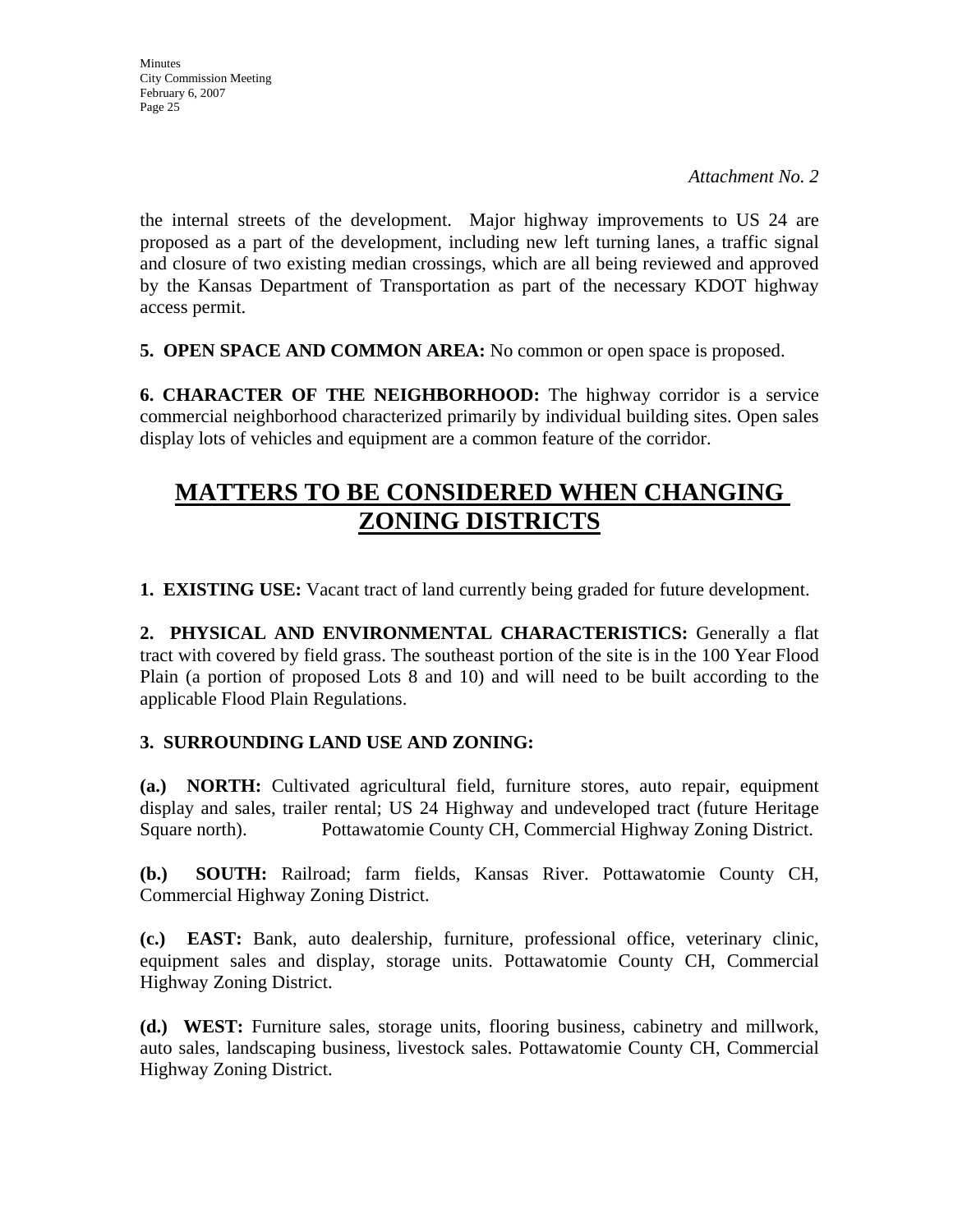#### **4. CHARACTER OF THE NEIGHBORHOOD:** Same as above.

**5. SUITABILITY OF SITE FOR USES UNDER CURRENT ZONING:** The existing site is suitable for the uses of the CH District. The CH District is intended to provide a limited range of retail facilities, personal services, offices, sales, trade & related accessory uses along major transportation corridors.

**6. COMPATIBILITY OF PROPOSED DISTRICT WITH NEARBY PROPERTIES AND EXTENT TO WHICH IT MAY HAVE DETRIMENTAL AFFECTS:** The proposed PUD should have minimal impact on adjacent service commercial uses. Access is from frontage road and a major public street, rather than through adjacent neighborhoods. Drainage is to the north. The proposed PUD, characterized as a service commercial use, is consistent with the service commercial character of the neighborhood. Major improvements to US 24 Highway are proposed at the main entrance to the PUD.

**CONFORMANCE WITH COMPREHENSIVE PLAN:** The Future Land Use Map for the Northeast Planning Area of the Manhattan Urban Area Comprehensive Plan (MUACP) designates the site as Community Commercial (CC). The MUACP also reflects the land use designation of the US 24 Corridor Plan developed by Pottawatomie County. The site is also subject to the US 24 Corridor Special Planning Area Policies in the MUACP.

The proposed PUD generally conforms to the Manhattan Urban Area Comprehensive Plan. Applicable MUACP policies include the following:

#### COMMUNITY COMMERCIAL (CC)

#### *CC 1: Characteristics*

Community Commercial Centers provide a mix of retail and commercial services in a concentrated and unified setting that serves the local community and may also provide a limited draw for the surrounding region. These centers are typically anchored by a larger national chain, between 120,000 and 250,000 square feet, which may provide sales of a variety of general merchandise, grocery, apparel, appliances, hardware, lumber, and other household goods. Centers may also be anchored by smaller uses, such as a grocery store, and may include a variety of smaller, complementary uses, such as restaurants, specialty stores (such as books, furniture, computers, audio, office supplies, or clothing stores), professional offices and health services. The concentrated, unified design of a community commercial center allows it to meet a variety of community needs in a "one-stop shop" setting, minimizing the need for multiple vehicle trips to various commercial areas around the community. Although some single use highway-oriented commercial activities will continue to occur in some areas, this pattern of development is generally not encouraged.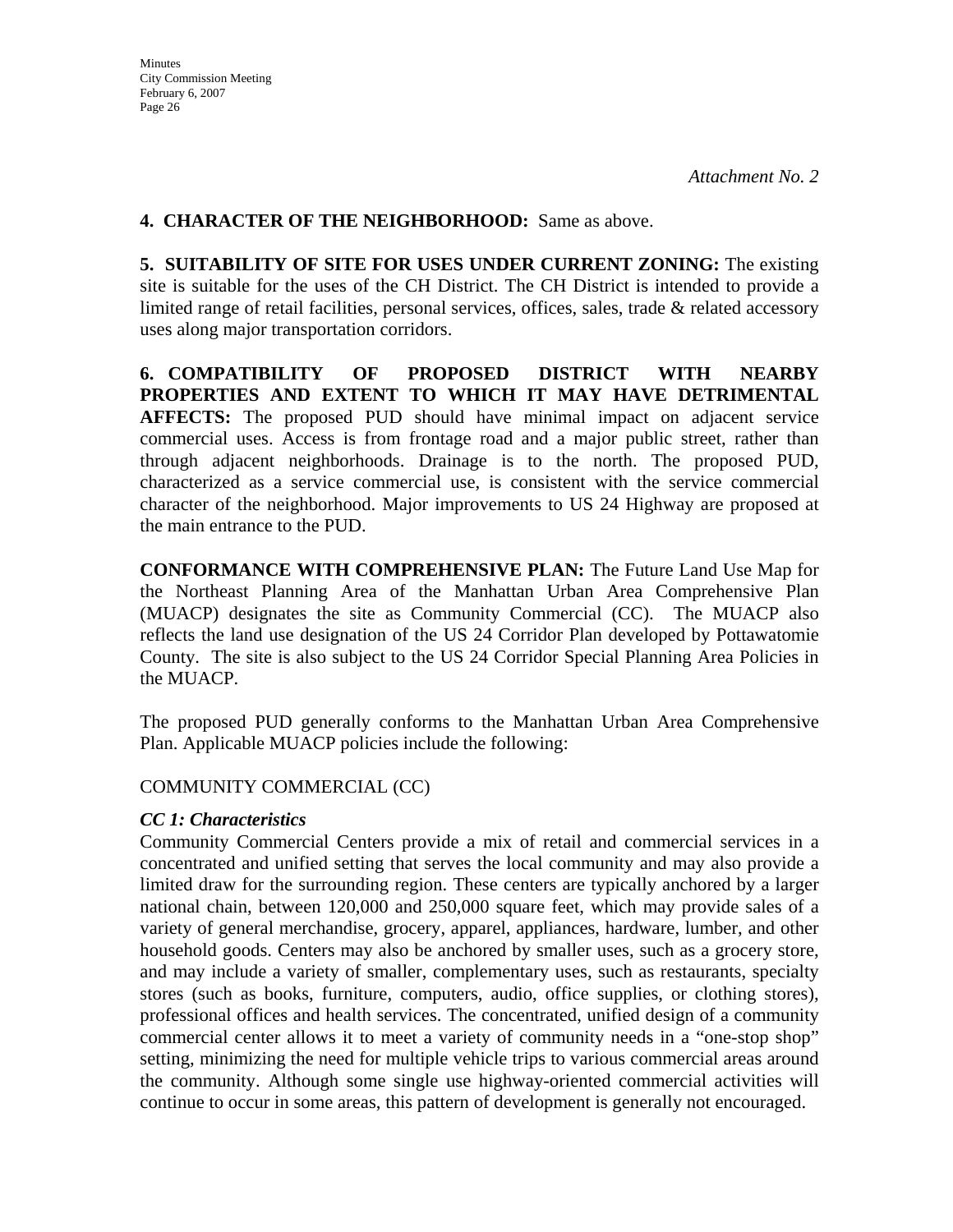#### *CC 2: Location*

Community Commercial Centers should be located at the intersection of one or more major arterial streets. They may be located adjacent to urban residential neighborhoods and may occur along major highway corridors as existing uses become obsolete and are phased out and redeveloped over time. Large footprint retail buildings (often known as "big-box" stores) shall only be permitted in areas of the City where adequate access and services can be provided.

#### *CC 3: Size*

Typically require a site of between 10 and 30 acres.

## *CC 4: Unified Site Design*

A unified site layout and design character (buildings, landscaping, signage, pedestrian and vehicular circulation) shall be required and established for the center to guide current and future phases of development. Building and site design should be used to create visual interest and establish a more pedestrian-oriented scale for the center and between out lots.

#### *CC 5: Architectural Character*

 Community Commercial Centers shall be required to meet a basic level of architectural detailing, compatibility of scale with surrounding areas, pedestrian and bicycle access, and mitigation of negative visual impacts such as large building walls, parking areas, and service and loading areas. While these requirements apply to all community commercial development, they are particularly important to consider for larger footprint retail buildings, or "big-box" stores. A basic level of architectural detailing shall include, but not be limited to, the following:

- Façade and exterior wall plane projections or recesses;
- Arcades, display windows, entry areas, awnings, or other features along facades facing public streets;
- Building facades with a variety of detail features (materials, colors, and patterns); and
- High quality building materials.

## *CC 6: Organization of Uses*

Community commercial services should be concentrated and contained within planned activity centers, or nodes, throughout the community. Within each activity center or node, complementary uses should be clustered within walking distance of each other to facilitate efficient, "one-stop shopping", and minimize the need to drive between multiple areas of the center. Large footprint retail buildings, or "big-box" stores should be incorporated as part of an activity center or node along with complementary uses. Isolated single store developments are strongly discouraged.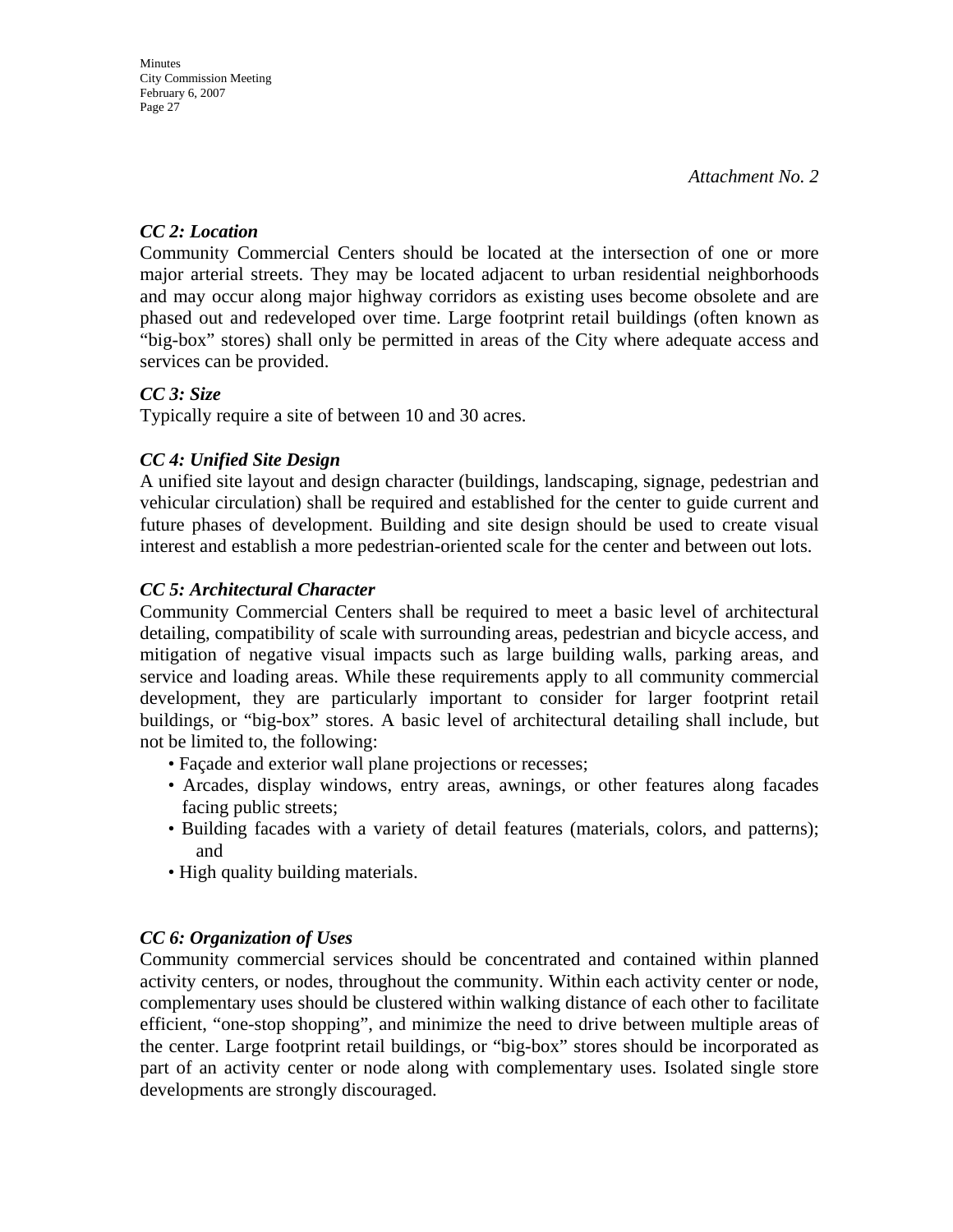#### *CC 7: Parking Design and Layout*

Uninterrupted expanses of parking should be avoided. Parking areas should be broken into smaller blocks divided by landscaping and pedestrian walkways. Parking areas should be distributed between the front and sides of buildings, or front and rear, rather than solely in front of buildings to the extent possible.

#### *CC 8: Circulation and Access*

Clear, direct pedestrian connections should be provided through parking areas to building entrances and to surrounding neighborhoods or streets. Integrate main entrances or driveways with the surrounding street network to provide clear connections between uses for vehicles, pedestrians, and bicycles.

# *CHAPTER 13: SPECIAL PLANNING AREA POLICIES*

## *US 24 CORRIDOR*

### *Background and Intent*

The US 24 Corridor will develop in a coordinated fashion, in accordance with the US 24 Corridor Plan, developed by Pottawatomie County. Commercial and residential development is anticipated to continue, with residential development presumed to remain at rural densities. Should the City and County determine that it is feasible and desirable for City infrastructure services to be extended to serve the area, the corridor could be developed at higher urban densities.

#### *US 24 2: Commercial Development Patterns*

Future commercial growth along U.S. 24 should be encouraged to occur in a coordinated fashion as a series of larger "centers". The continuation of strip development patterns, consisting of numerous individual development sites with limited connectivity and multiple highway access points should be discouraged. Existing residential units that abut U.S. Highway 24 between the Blue River and Swamp Angel Road should be encouraged to convert to office and light service commercial uses.

**8. ZONING HISTORY AND LENGTH OF TIME VACANT AS ZONED:** The site appears to have always been an undeveloped agricultural field.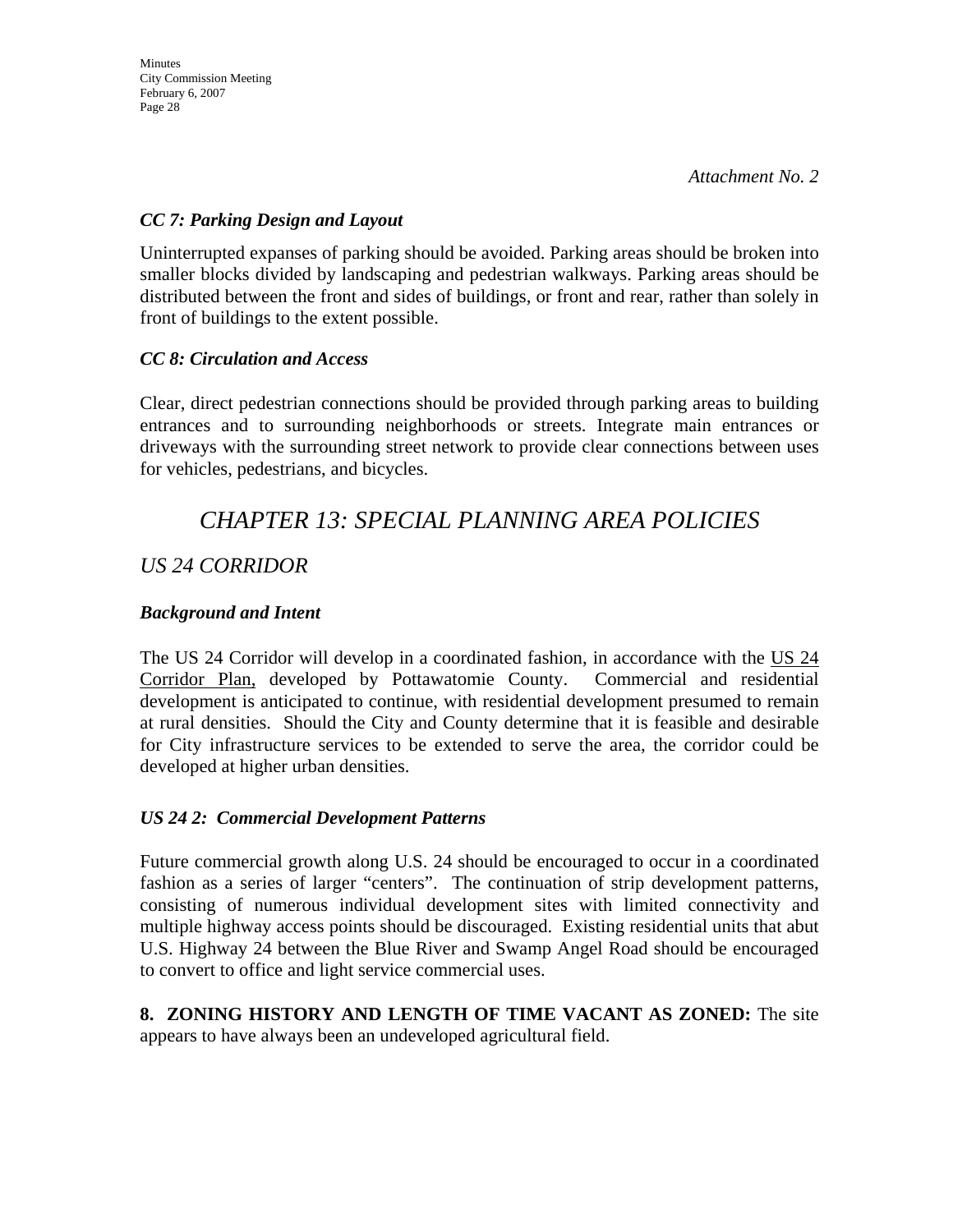*Attachment No. 2* 

**9. CONSISTENCY WITH INTENT AND PURPOSE OF THE ZONING ORDINANCE:** The intent and purpose of the Zoning Regulations is to protect the public health, safety, and general welfare; regulate the use of land and buildings within zoning districts to assure compatibility; and to protect property values. The PUD Regulations are intended to provide a maximum choice of living environments by allowing a variety of housing and building types; a more efficient land use than is generally achieved through conventional development; a development pattern that is in harmony with land use density, transportation facilities and community facilities; and a development plan which addresses specific needs and unique conditions of the site which may require changes in bulk regulations or layout.

**10. RELATIVE GAIN TO THE PUBLIC HEALTH, SAFETY AND WELFARE THAT DENIAL OF THE REQUEST WOULD ACCOMPLISH, COMPARED WITH THE HARDSHIP IMPOSED UPON THE INDIVIDUAL OWNER:** There appears to be no gain to the public that denial would accomplish. Denial of the rezoning may be a hardship to the owner.

**11. ADEQUACY OF PUBLIC FACILITIES AND SERVICES:** The site will be served with water by the extension of a City sixteen (16) inch water main. This sizing conforms to the recommendations made in the Water Distribution Systems Master Plan Update for the Highway 24 Corridor Expanded Service Area, developed in July of 2003. Sewer service to the site would be somewhat more complicated. It is presently unfeasible for the City to provide sewer service directly to the site. While the sanitary sewers within the PUD will be City of Manhattan systems, they will need to connect to the Blue Township Sewer system for treatment purposes. In order to provide sewer service, it will be necessary for the City to enter into an agreement with the Blue Township Sewer District to provide that service to the site. The financing of the sewer, as well as the mechanisms to accomplish its construction, is the subject of the Development Agreement between the developer, the City, Pottawatomie County and the Blue Township Sewer District. The Manhattan City Commission is scheduled to approve the Development Agreements at the same time it considers the proposed PUD zoning.

US 24 Highway will be annexed and improved with PUD. The City received a "Consent to Annex" for the right-of-way from the Kansas Department of Transportation.

#### **12. OTHER APPLICABLE FACTORS:** None.

## **13. STAFF COMMENTS AND RECOMMENDATION:**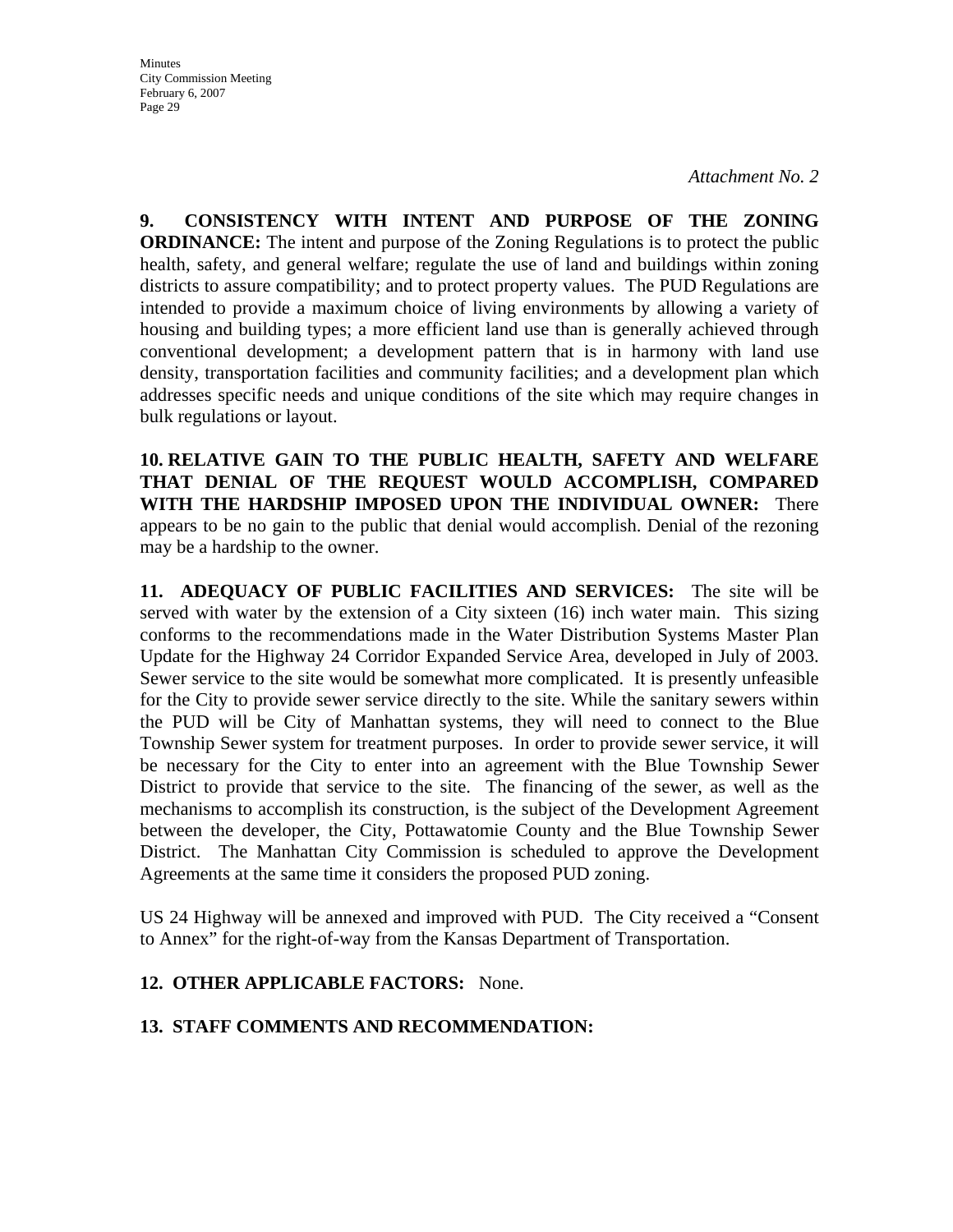#### *Attachment No. 2*

As per the Manhattan Zoning Regulations, the C-2, Neighborhood Shopping District signage regulations are the basis for signage within a commercial PUD. The height of the proposed pole signs for Lot 6 (Tractor Supply - 50 feet tall) and those for Lots 7, 8 and 10 (50 feet tall) exceed the 30 foot maximum height limitation established for the C-2, Neighborhood Shopping District. In early discussions about this PUD proposal, Pottawatomie County Planning and Zoning indicated it would require the height of pole signs not to exceed the height of the buildings within the development.

In the PUD application Tractor Supply Company indicates that at a minimum they are willing to accept a pole sign of 75 square feet in area. Pole signs on Lots 7, 8, and 10 are proposed at up to 400 square feet in area. The proposed pole sign locations are a considerable distance from US 24 Highway, as follows: Lot 6 approximately 610 feet; Lot 7 approximately 680 feet; Lot 8 approximately 820 feet; and Lot 10 approximately 750 feet. This is approximately  $1 \frac{1}{2}$  to 2 city blocks from drivers on US 24. Given these large distances, it is difficult to see how pole signs of almost any size will be seen by drivers traveling 60 mph along US 24.

Rather than trying to build signs that are unreasonably tall and large, it should be recognized that this is a development with some lots that have direct visibility from US 24 and some lots that do not have good visibility from US 24. Once drivers enter the development they will have better visibility of the buildings and lots in the southern portion of the development and shorter pole signs that are more in scale with the whole development would be easily seen. An alternative to large pole signs would be to provide directory signage near the main entrance, such as incorporating tenant names from the southern lots on the center island Entry Sign at the main entrance on US 24.

The high standard of the proposed Heritage Square South PUD and the Heritage Commons on Lot 9 in particular, strengthened by proposed restrictive covenants, will help unify the development and set the visual quality and character of this corridor. Signage plays an important role in establishing the character of the individual developments and commercial corridors in general.

In addition to the unified Ground Signs (Types 1, 2 and 3) proposed in the application documents and the proposed wall signage, it is important to establish a unified and consistent plan for all pole signs within the PUD. City Administration recommends that the signage plan limit poles signs to one (1) pole sign per lot on Lots 6, 7, 8 and 10, and no pole signs on Lots 1, 2, 3, 4, 5 and 9, as proposed in the application. In addition, pole signs shall have a maximum total height of 30 feet above the ground; shall not exceed a maximum total 120 square feet in area; and shall include skirting of the pole; the skirting and the base of pole shall include materials and architectural quality similar to those of the associated principal building such as brick, stone and/or stucco; and, pole signs shall include an enhanced landscaped area around the base. When the Final Development Plans are submitted they will need to include plan sheets that reflect these requirements.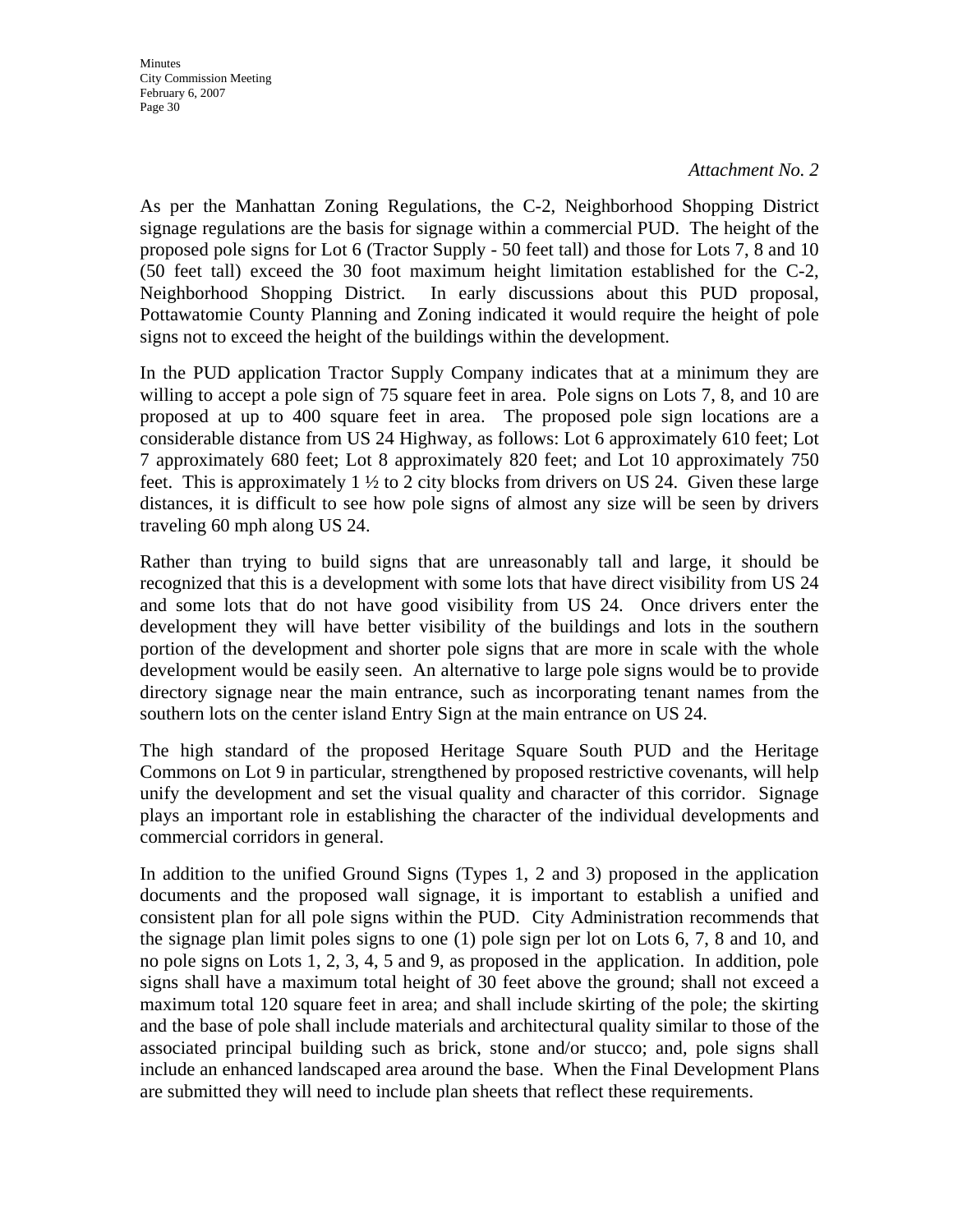**Minutes** City Commission Meeting February 6, 2007 Page 31

It is also recommended the applicant and Planning Board consider allowing the Type 3 ground identification signs on Lots 7, 8, and 10. To compensate for the shorter and smaller poles signs recommended above, or if the Planning Board decides not to include poles signs, it is suggested that the applicant and Planning Board consider adding some type of directory signage either to the main entry ground sign, or in another appropriate location near US 24 that identifies the businesses located on Lots 7, 8, and 10.

Finally, the Planning Board may want to review the items proposed to be displayed by Tractor Supply in the non-screened areas, to determine if it wants to place any limits on these items.

City Administration recommends approval of the proposed rezoning of the Heritage Square South and the adjoining US 24 Highway right-of-way from Pottawatomie County CH, Commercial Highway Zoning District, to PUD, Commercial Planned Unit Development District, with the following conditions:

- 1. Permitted uses shall include all of the Permitted Uses and Conditional Uses allowed in the C-5, Highway Service Commercial District, except for Adult Businesses and Commercial off-street parking lots as a Principal Use. Additional Permitted Uses include: Antique shops; Apparel stores; Blueprinting, desktop publishing, and photocopying establishments; Book stores; Camera and photographic supply stores; Carpet and rug stores; China and glassware stores; Department stores; Farm and ranch supply stores; Florist shops; Furrier shops; Governmental buildings; Hardware stores; Hobby shops; Motel; Medical clinic; Outdoor seating for restaurants; and Tavern.
- 2. Landscaping and irrigation shall be provided pursuant to a Landscaping Performance Agreement between the City and the owner, which shall be entered into prior to issuance of a building permit.
- 3. All landscaping and irrigation shall be maintained in good condition.
- 4. Light poles shall be provided as described in the application documents. Exterior building lighting shall be provided as proposed and be of a cut-off design, so as to not cast direct light or glare onto streets or adjacent property.
- 5. Ground Signs shall be permitted and constructed as proposed.
- 6. Wall signs shall be permitted as proposed.
- 7. One (1) pole sign shall be permitted per lot on Lots 6, 7, 8 and 10, and no pole signs shall be permitted on Lots 1, 2, 3, 4, 5 and 9. Pole signs shall have a maximum total height of 30 feet above the ground; shall not exceed a maximum total 120 square feet in area; and shall include skirting of the pole. The skirting and the base of pole signs shall include materials and architectural quality similar to those of the associated principal building such as brick, stone and/or stucco; and, pole signs shall include an enhanced landscaped area around the base.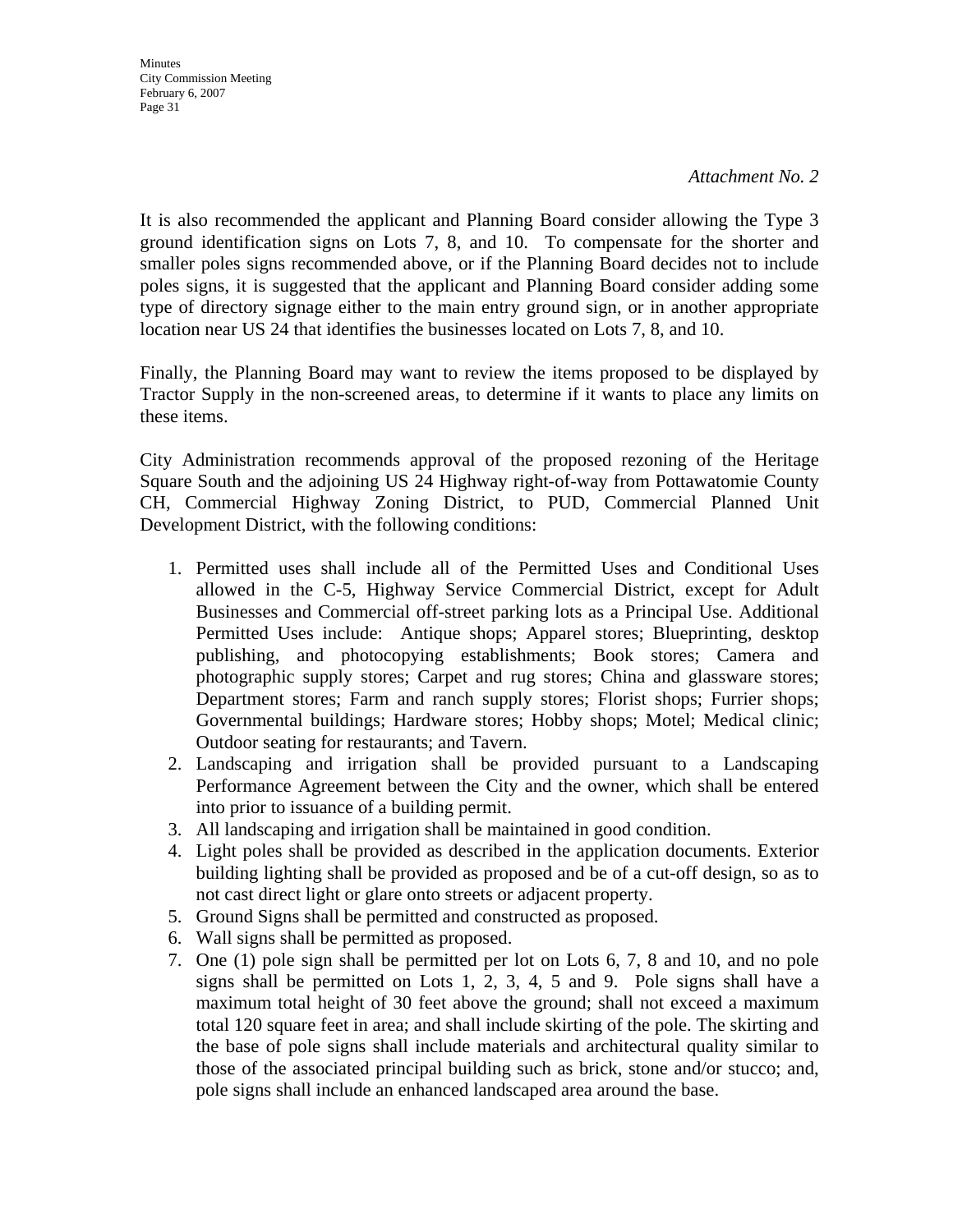*Attachment No. 2* 

Exempt signage shall be permitted as described in Article VI, Section 6-104  $(A)(1),(2),(4),(5),(7)$  and  $(8)$ ; and Section 6-104  $(B)(2)$ , of the Manhattan Zoning Regulations. Temporary sales aids and portable signs, as described in Article VI, Signs, of the Manhattan Zoning Regulations, shall be prohibited.

- 8. Traffic and drainage improvements to US 24 shall be provided as required by the Kansas Department of Transportation, and the applicant shall submit with the Final Plat either the approved access permit, or a letter from a KDOT representative authorizing the project based on the approved concept.
- 9. Drainage improvements shall be provided as proposed in the application documents and as per the City Engineer's requirements.
- 10. An amendment(s) of the PUD shall be submitted for review and approval, prior to issuance of any necessary permits for development on Lots 2, 3, 4, 5, 7, 8 and 10.

## **ALTERNATIVES:**

- 1. Recommend approval of the proposed rezoning of Heritage Square South from CH, Commercial Highway Zoning District, to PUD, Planned Unit Development District, stating the basis for such recommendation, with the conditions listed in the Staff Report.
- 2. Recommend approval of the proposed rezoning of Heritage Square South from CH, Commercial Highway Zoning District, to PUD, Planned Unit Development District, and modify the conditions, and any other portions of the proposed PUD, to meet the needs of the community as perceived by the Manhattan Urban Area Planning Board, stating the basis for such recommendation, and indicating the conditions of approval.
- 3. Recommend denial of the proposed rezoning, stating the specific reasons for denial.
- 4. Table the proposed rezoning to a specific date, for specifically stated reasons.

## **POSSIBLE MOTION:**

The Manhattan Urban Area Planning Board recommends approval of the proposed rezoning of Heritage Square South from CH, Commercial Highway Zoning District, to PUD, Planned Unit Development District, based on the findings in the staff report, with the conditions recommended by City Administration.

**PREPARED BY:** Steve Zilkie, AICP, Senior planner **DATE:** October 11, 2006 06024